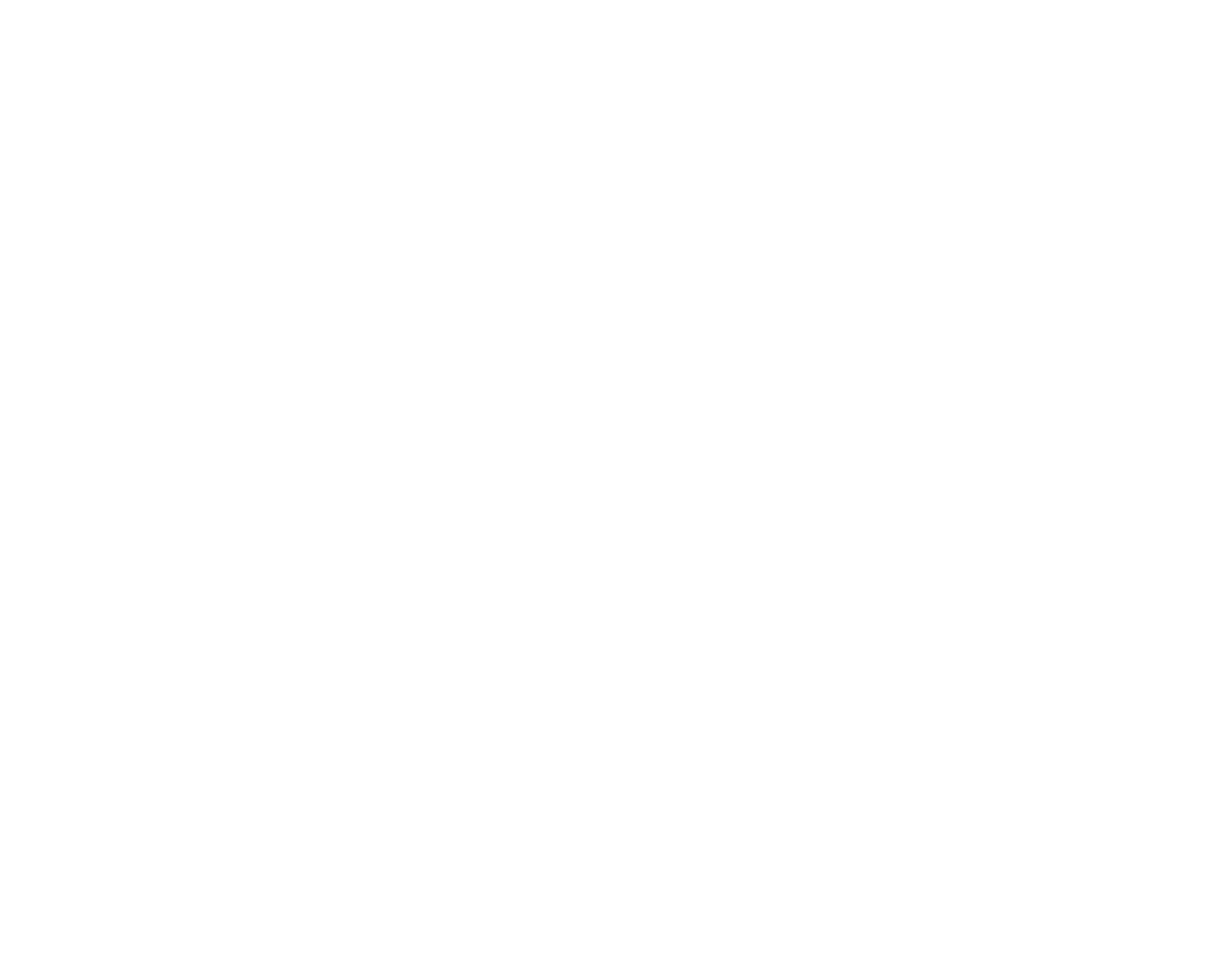# **Table of Contents**

# Section I: Executive Summary **Page 5** and the section I: Executive Summary Percent of Your Students Ready for College-Level Coursework Five Year Trends—Percent of Students Who Met College Readiness Benchmarks Five Year Trends—Average ACT Scores Five Year Trends—Average ACT Scores by Level of Preparation Five Year Trends—Percent and Average Composite Score by Race/Ethnicity Percent of Students in College Readiness Standards Score Ranges Average ACT College Reportable Scores by Test Session Duration Percent of Students Who Met College Readiness Benchmark Scores by Test Session Duration Section II: Academic Achievement **Page 11** Page 11 ACT Score Distributions, Cumulative Percentages, Averages, and Quartile Values Average ACT Composite Scores for Race/Ethnicity by Level of Preparation Average ACT Scores by Race/Ethnicity Percent of Students in College Readiness Standards Score Ranges Average ACT Scores by Gender Percent of Students Who Met College Readiness Benchmark Scores by Gender College Readiness Benchmark Percent and Average ACT Scores by Overall High School Curriculum College Readiness Benchmark Percent and Average ACT Scores by Content-Specific Curriculum Section III: College Readiness & Impact of Course Rigor Page 17 Percent of Students Who Met ACT College Readiness Benchmark Scores by Race/Ethnicity Average ACT Scores and Average ACT Score Changes by Common Course Patterns College Readiness Percents by Common Course Patterns Section IV: Career and Educational Aspirations **Page 25** Page 25 Distribution of Planned Educational Majors for All Students by College Plans Average ACT Composite Scores for Racial/Ethnic Groups by Post-Secondary Educational Aspirations Students' Score Report Preferences at Time of Testing Section V: Optional Writing Test Results **Page 29** Page 29 Average ACT English and Writing Scores by Race/Ethnicity and Gender for students who took ACT Writing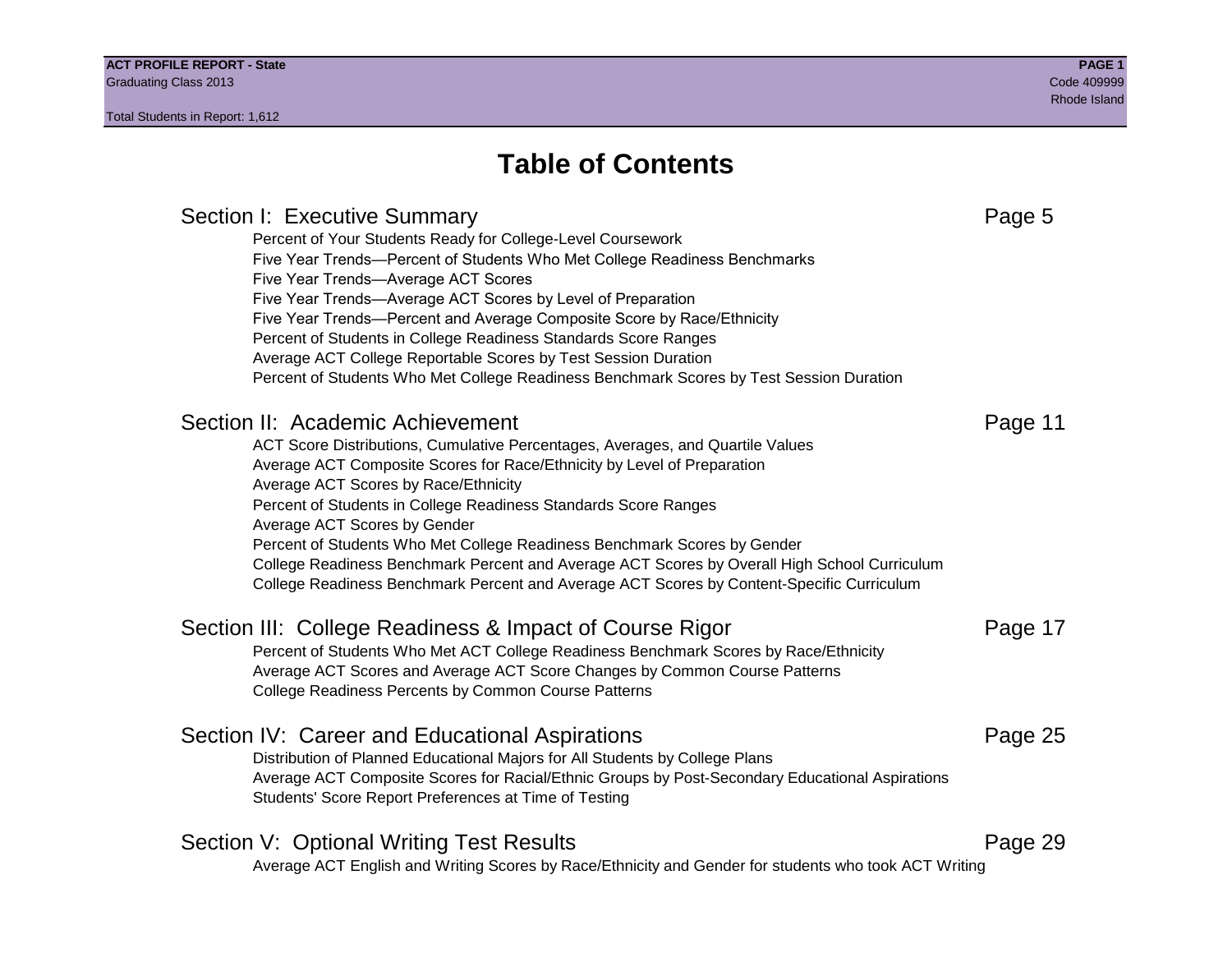Total Students in Report: 1,612

This report provides information about the performance of your 2013 graduating seniors who took the ACT as sophomores, juniors, or seniors; and self-reported at the time of testing that they were scheduled to graduate in 2013. Beginning with the Graduating Class of 2013, all students whose scores are college reportable, both standard and extended time tests, are now included in the report.

This report focuses on:

**Performance** - student test performance in the context of college readiness

**Access** - number of your graduates exposed to college entrance testing and the percent of race/ethnicity participation

**Course Selection** - percent of students pursuing a core curriculum

**Course Rigor** - impact of rigorous coursework on achievement

**College Readiness** - percent of students meeting ACT College Readiness Benchmark Scores in each content area

**Awareness** - extent to which student aspirations match performance

**Articulation** - colleges and universities to which your students send test results

Each year, test data for a school, district, and the state represents a different cohort of students. ACT encourages educators to focus on trends (3, 5, 10 years), not year-to-year changes. Such changes can represent normal – even expected – fluctuations. On the other hand, trend lines offer more insight into what is happening in a school, district, or the state.

Furthermore, ACT encourages educators to measure student performance in the context of college readiness measures. The focus should be on the number and percentage of students who met or exceeded ACT's College Readiness Benchmark Scores, a measure that is much more meaningful and understandable than an average composite score for a group of students.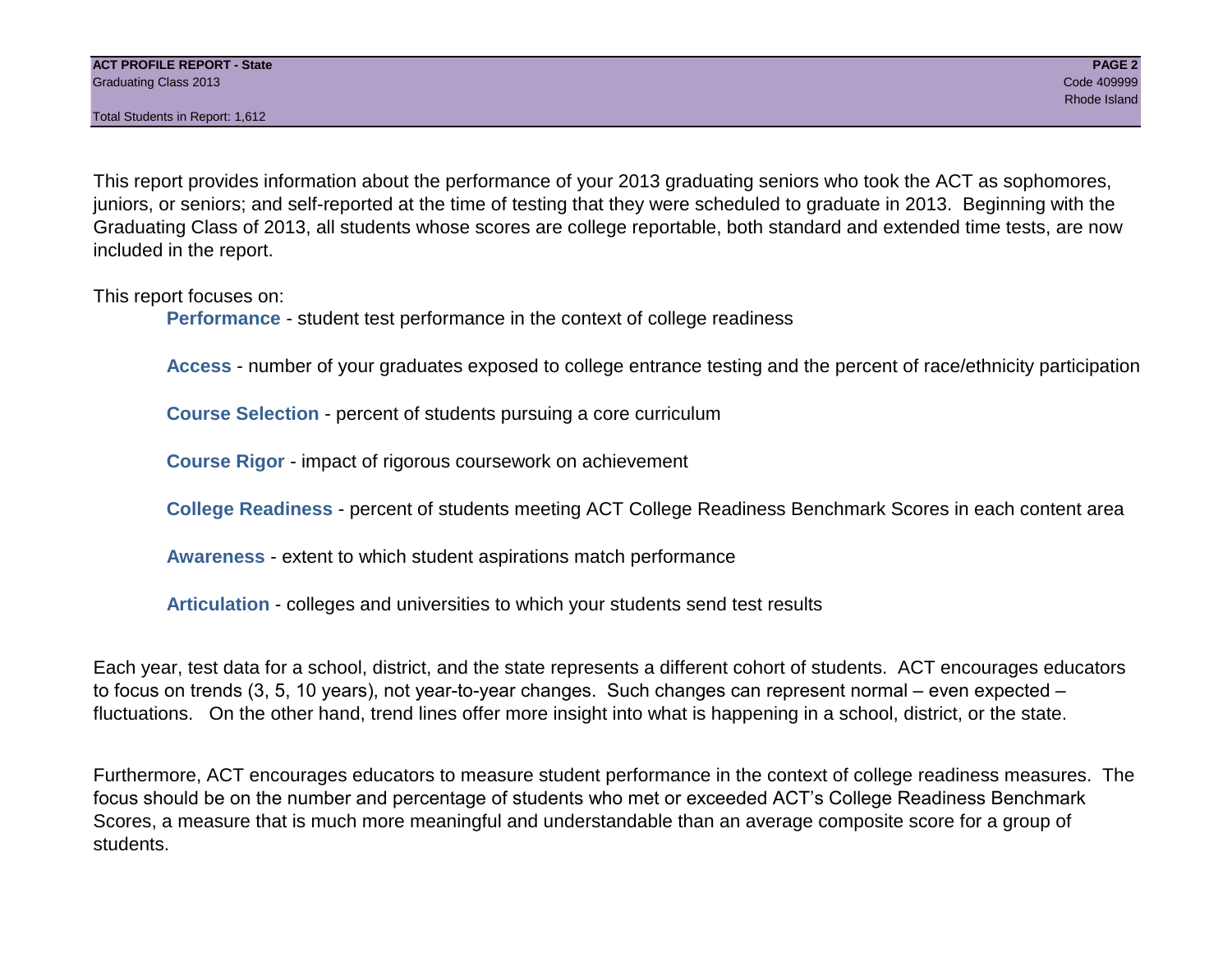Total Students in Report: 1,612

# **The ACT is a curriculum-based measure of college readiness. ACT components include:**

Tests of academic achievement in English, math, reading, science, and writing (optional) High school grade and course information Student Profile Section Career Interest Inventory

# **The ACT:**

Every few years, ACT conducts the **ACT National Curriculum Survey** to ensure its curriculum-based assessment tools accurately measure the skills high school teachers teach and instructors of entry-level college courses expect. The ACT is the only college readiness test designed to reflect the results of such a survey.

ACT's **College Readiness Standards** are sets of statements intended to help students, parents and educators understand the meaning of test scores. The standards relate test scores to the types of skills needed for success in high school and beyond. They serve as a direct link between what students have learned and what they are ready to do next. The ACT is the only college readiness test for which scores can be tied directly to standards. *Connecting College Readiness Standards to the Classroom* interpretive guides can be found at www.act.org/standard/infoserv.html.

Only the ACT reports **College Readiness Benchmark Scores** – A benchmark score is the minimum score needed on an ACT subject-area test to indicate a 50% chance of obtaining a B or higher or about a 75% chance of obtaining a C or higher in the corresponding credit-bearing college courses, which include English Composition, Algebra, Social Science and Biology. These scores were empirically derived based on the actual performance of students in college. The College Readiness Benchmark Scores, updated for 2013, are:

| College Course/Course Area | <b>ACT Test</b> | <b>Benchmark Score</b> |
|----------------------------|-----------------|------------------------|
| <b>English Composition</b> | English         | 18                     |
| Algebra                    | Mathematics     | 22                     |
| <b>Social Sciences</b>     | Reading         | 22                     |
| Biology                    | Science         | 23                     |

For more information, go to www.act.org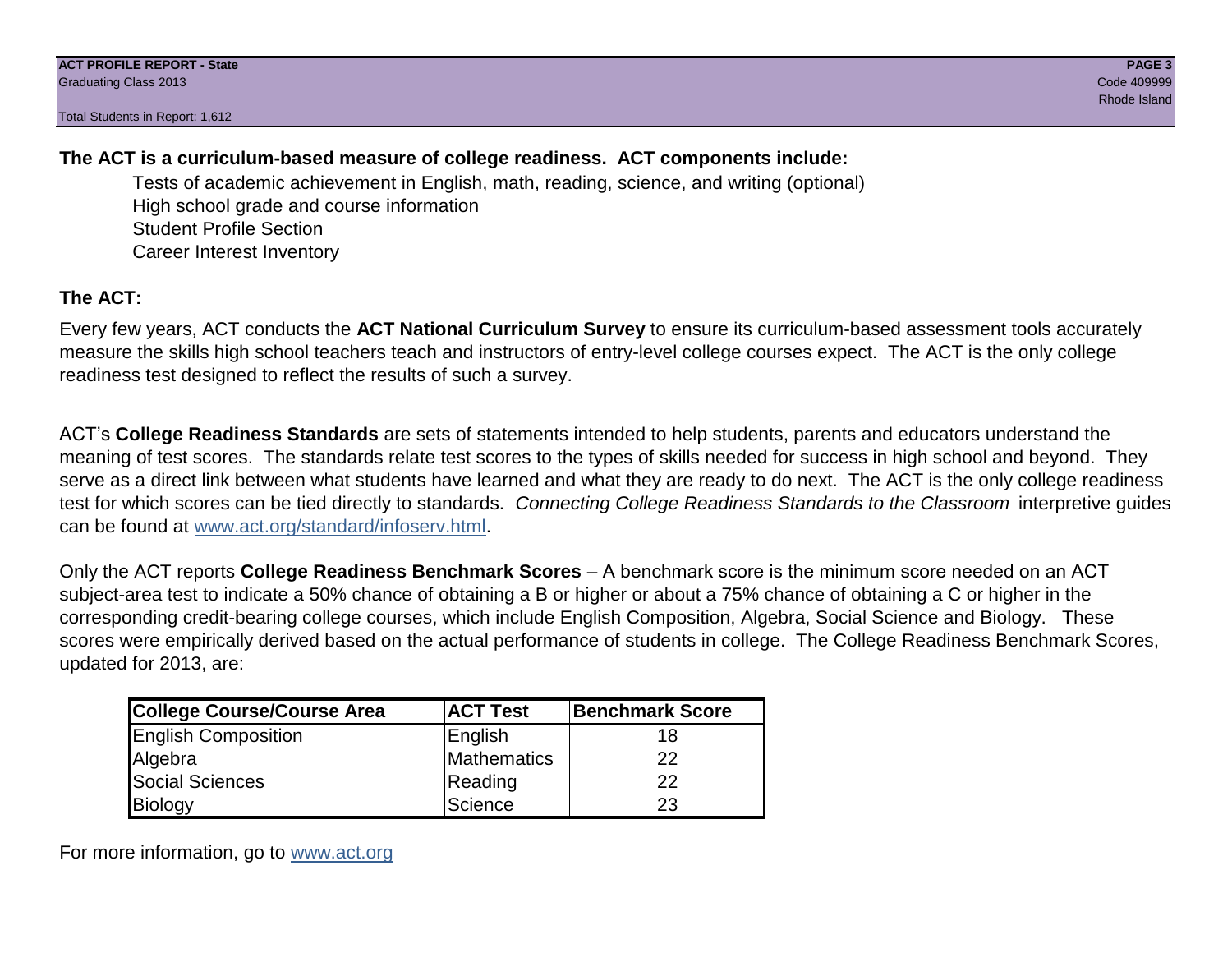### **How to Improve Scores and Increase College Readiness**

39% of your students met all four ACT College Readiness Benchmark Scores (Table 1.1). To improve students' scores and increase the percentage of students identified as college ready, ACT suggests:

PROVIDING ACCESS FOR ALL STUDENTS TO TAKE THE ACT: 1,612 of your students are included in this report (the 'cohort'). Increasing access insures that more students have the opportunity to consider college and allows the reader to use this report to evaluate how well courses and instructional programs are preparing students for college and work.

MAKING CORE CURRICULUM A PRIORITY: Emphasize the need for all students to develop college and work ready skills, regardless of postsecondary aspirations. 65% of the students in the cohort reported taking courses that would be considered 'Core or More' (Table 1.4).

MAKING SURE STUDENTS ARE TAKING THE RIGHT KINDS OF COURSES: Table 3.2 reports 1% of the cohort took less than three years of math courses. Of these students, 0% were college ready. 6% of the cohort reported taking a course sequence of Algebra I, Algebra II, and Geometry. 11% of these students were college ready. In comparison, 62% of the students who took 3 or more years of math beyond Algebra I, Algebra II, and Geometry were college ready. Getting more students ready for Algebra prior to 9th grade will increase the chances that students will be prepared for and take advanced-level math courses.

Similarly, Table 3.2 reports 7% of the cohort took less than three years of natural science courses. 11% of these students were college ready. In comparison, 51% of students who took at least three years of science coursework were college ready.

EVALUATING RIGOR OF COURSES: Table 2.6 reports the percentage of students falling in each of the ACT College Readiness Standards score ranges. For example, approximately 35% of the cohort fall into the lowest three Mathematics score ranges. To increase these students' achievement, identify the standards they should focus on next by accessing ACT's College Readiness Standards at www.act.org/standard.

PLAN GUIDANCE ACTIVITIES BASED ON STUDENTS' CAREER AND COLLEGE ASPIRATIONS: Data in Tables 4.1 and 4.2 enable the reader to determine if aspirations are consistent with academic performance and whether among students with similar aspirations, academic performance is consistent across racial/ethnic groups.

For more information on interpreting data in this report, or to learn how ACT can help your students improve their readiness for college and the workplace, contact ACT Customer Service at 319-337-1309 or customerservices@act.org.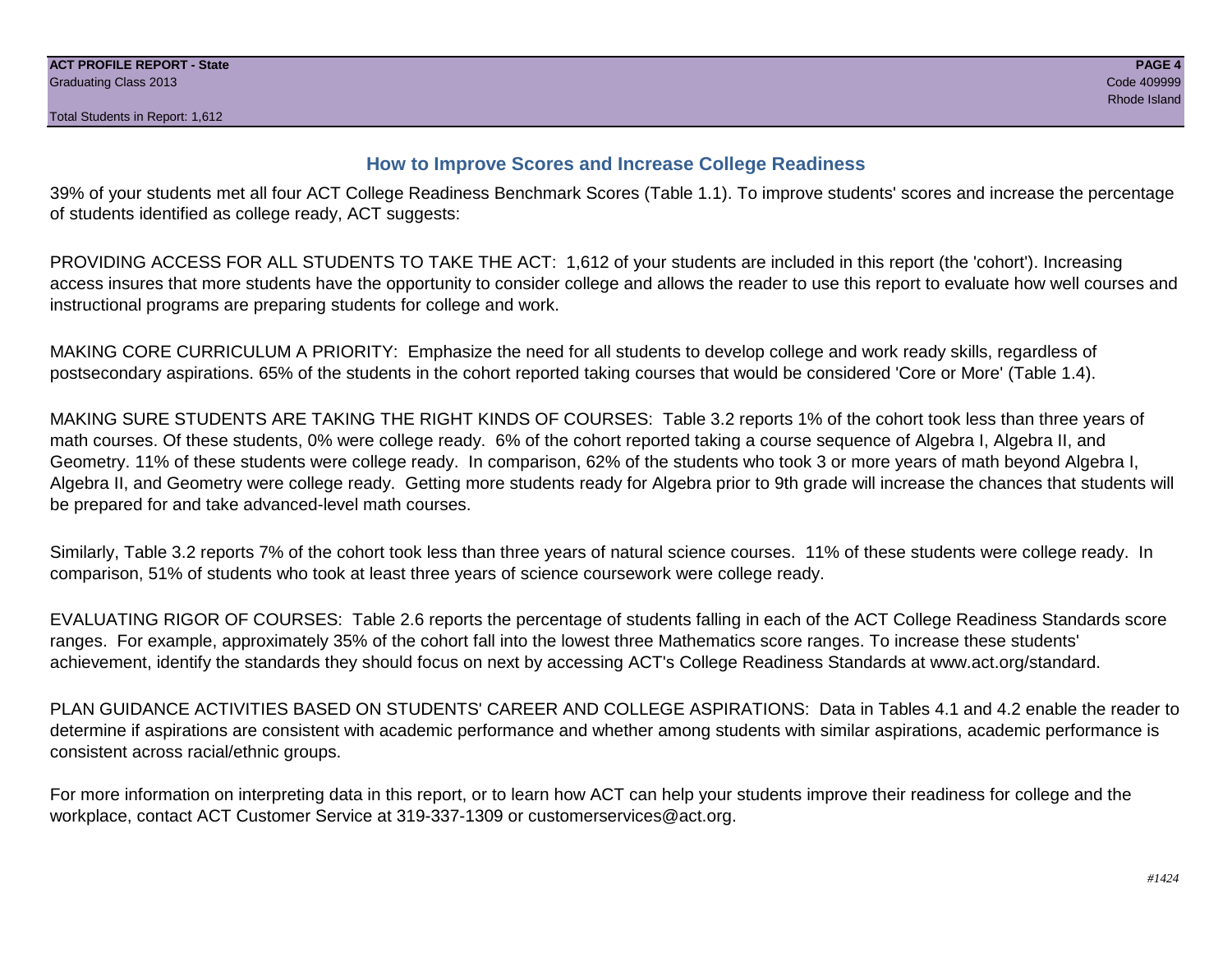**ACT PROFILE REPORT - State: SECTION I, EXECUTIVE SUMMARY PAGE 5** Graduating Class 2013 Code 409999

Total Students in Report: 1,612

# Section I Executive Summary

Beginning with the Graduating Class of 2013, all students whose scores are college reportable, both standard and extended time tests, are now included. Also beginning with the 2013 Graduating Class data, College Readiness Benchmarks for Reading and Science were updated to reflect the most recent college coursework research.

> To find the results of only standard time or extended time test takers, refer to Tables 1.7 and 1.8 on page 10.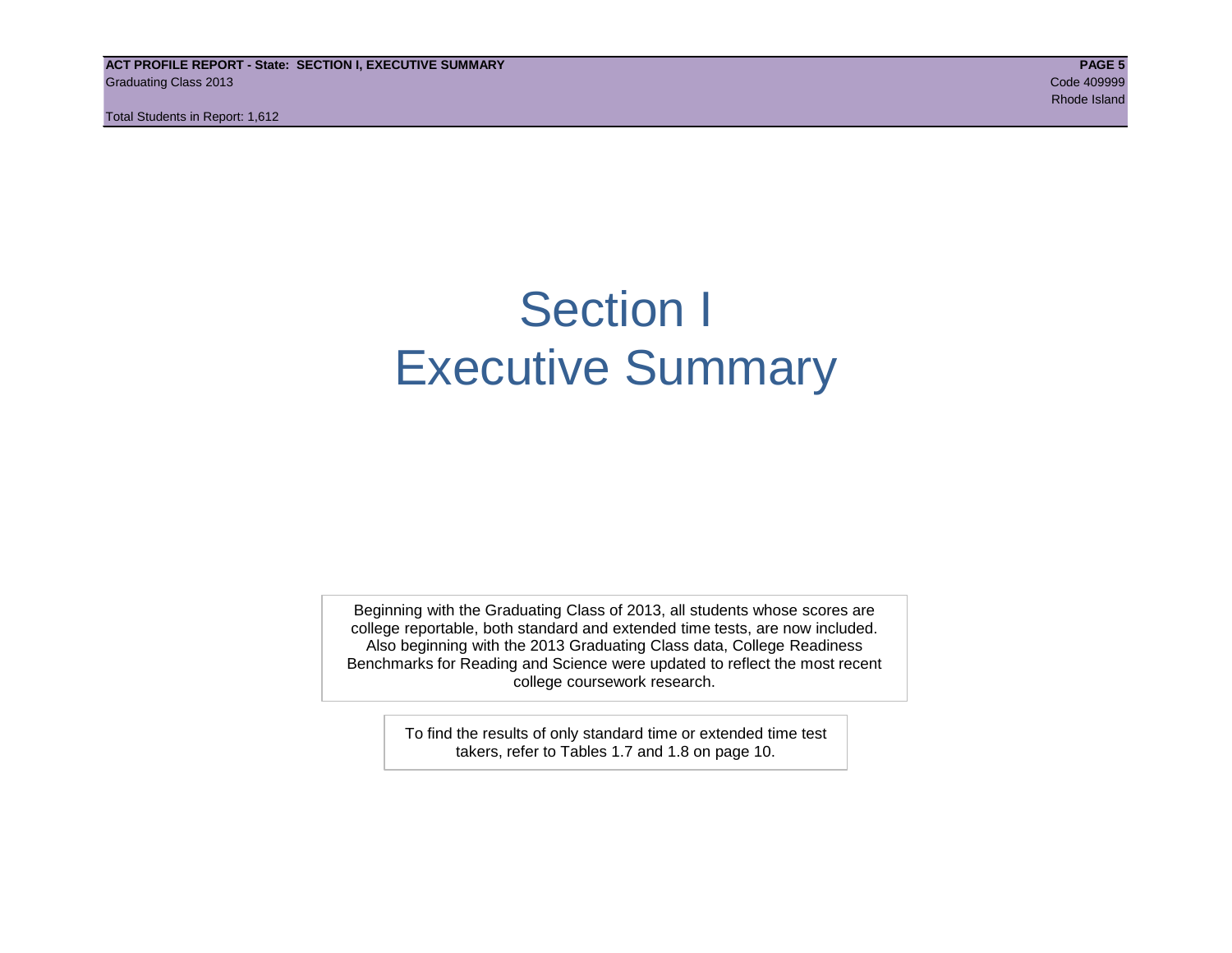#### **ACT PROFILE REPORT - State: SECTION I, EXECUTIVE SUMMARY PAGE 6** Graduating Class 2013 Code 409999

Total Students in Report: 1,612





**A benchmark score is the minimum score needed on an ACT subject-area test to indicate a 50% chance of obtaining a B or higher or about a 75% chance of obtaining a C or higher in the corresponding credit-bearing college course.**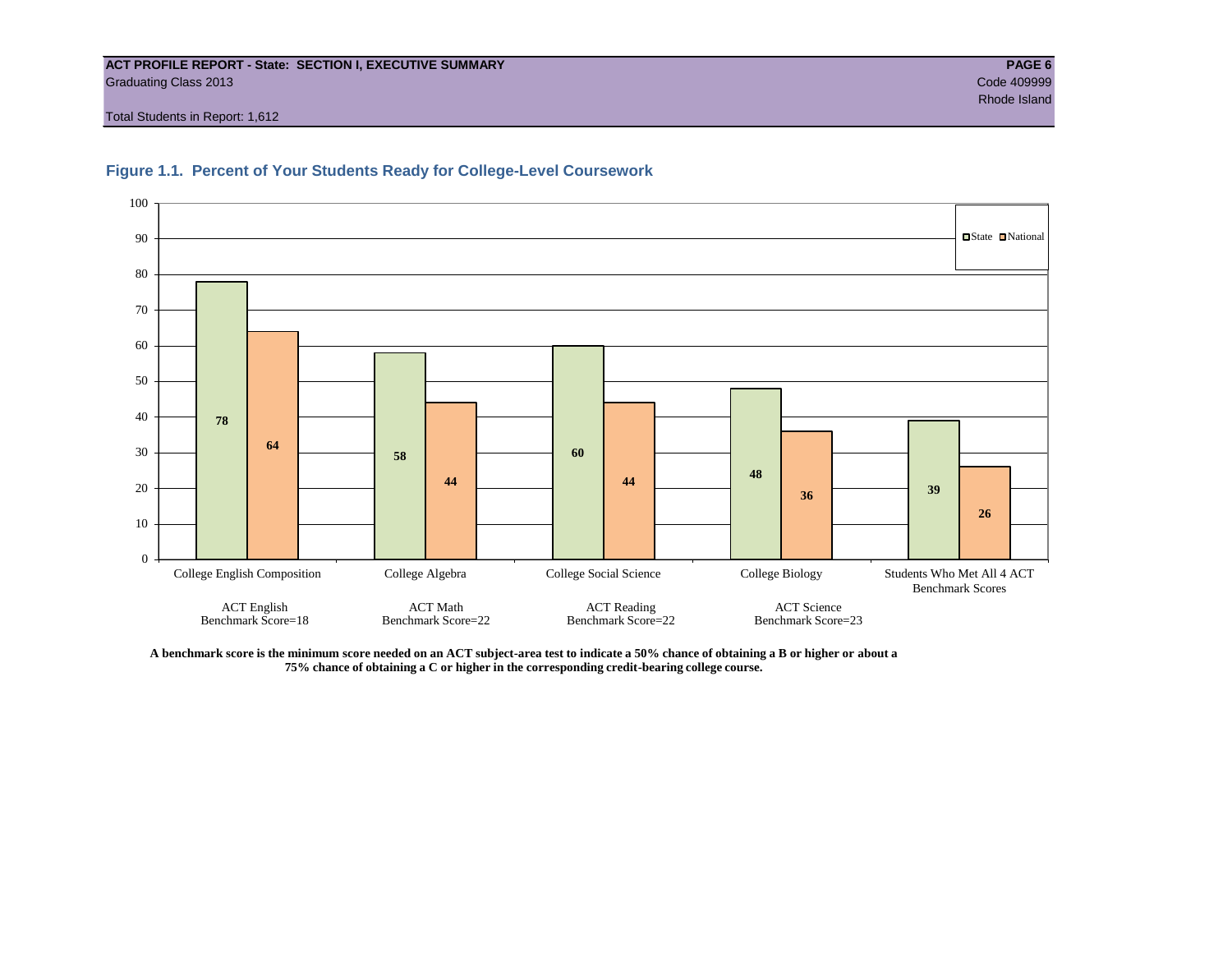#### **ACT PROFILE REPORT - State: SECTION I, EXECUTIVE SUMMARY PAGE 7** Graduating Class 2013 Code 409999

Total Students in Report: 1,612

|      |              | <b>Number of Students</b> |                |          | <b>Percent Who Met Benchmarks</b> |          |              |          |                |          |                     |          |  |  |
|------|--------------|---------------------------|----------------|----------|-----------------------------------|----------|--------------|----------|----------------|----------|---------------------|----------|--|--|
|      | Tested       |                           | <b>English</b> |          | <b>Mathematics</b>                |          | Reading      |          | <b>Science</b> |          | <b>Met All Four</b> |          |  |  |
| Year | <b>State</b> | <b>National</b>           | <b>State</b>   | National |                                   | National | <b>State</b> | National | <b>State</b>   | National | <b>State</b>        | National |  |  |
| 2009 | ,309         | 1,480,469                 | 81             | 67       | 57                                | 42       | 68           | 53       | 35             | 28       | 30                  | 23       |  |  |
| 2010 | .405         | ,568,835                  | 80             | 66       | 56                                | 43       | 65           | 52       | 38             | 29       | 33                  | 24       |  |  |
| 2011 | .487         | 1,623,112                 | 81             | 66       | 59                                | 45       | 68           | 52       | 38             | 30       | 34                  | 25       |  |  |
| 2012 | .505         | 1,666,017                 | 81             | 67       | 61                                | 46       | 68           | 52       | 42             | 31       | 36                  | 25       |  |  |
| 2013 | .612         | 1,799,243                 | 78             | 64       | 58                                | 44       | 60           | 44       | 48             | 36       | 39                  | 26       |  |  |

### **Table 1.1. Five Year Trends—Percent of Students Who Met College Readiness Benchmarks**

### **Table 1.2. Five Year Trends—Average ACT Scores**

|      |              | <b>Number of Students</b> |              |                | <b>Average ACT Scores</b> |                 |                |                 |                |          |                  |          |  |  |
|------|--------------|---------------------------|--------------|----------------|---------------------------|-----------------|----------------|-----------------|----------------|----------|------------------|----------|--|--|
|      |              | Tested                    |              | <b>English</b> | <b>Mathematics</b>        |                 | <b>Reading</b> |                 | <b>Science</b> |          | <b>Composite</b> |          |  |  |
| Year | <b>State</b> | <b>National</b>           | <b>State</b> | National       | State                     | <b>National</b> | <b>State</b>   | <b>National</b> | <b>State</b>   | National | <b>State</b>     | National |  |  |
| 2009 | ,309         | .480,469                  | 23.0         | 20.6           | 22.5                      | 21.0            | 23.4           | 21.4            | 21.8           | 20.9     | 22.8             | 21.1     |  |  |
| 2010 | .405         | .568.835                  | 22.8         | 20.5           | 22.4                      | 21.0            | 23.3           | 21.3            | 22.0           | 20.9     | 22.8             | 21.0     |  |  |
| 2011 | ,487         | .623,112                  | 23.1         | 20.6           | 22.8                      | 21.1            | 23.5           | 21.3            | 22.1           | 20.9     | 23.0             | 21.1     |  |  |
| 2012 | .505         | ,666,017                  | 22.9         | 20.5           | 22.7                      | 21.1            | 23.5           | 21.3            | 22.3           | 20.9     | 22.9             | 21.1     |  |  |
| 2013 | .612         | ,799,243                  | 22.4         | 20.2           | 22.4                      | 20.9            | 23.3           | 21.1            | 22.0           | 20.7     | 22.7             | 20.9     |  |  |

### **Table 1.3. Five Year Trends—Average ACT Scores Nationwide**

|      | <b>Number of Students</b> |                | <b>Average ACT Scores</b> |         |                |                  |  |  |  |  |  |  |
|------|---------------------------|----------------|---------------------------|---------|----------------|------------------|--|--|--|--|--|--|
| Year | Tested                    | <b>English</b> | <b>Mathematics</b>        | Reading | <b>Science</b> | <b>Composite</b> |  |  |  |  |  |  |
| 2009 | ,480,469                  | 20.6           | 21.0                      | 21.4    | 20.9           | 21.1             |  |  |  |  |  |  |
| 2010 | ,568,835                  | 20.5           | 21.0                      | 21.3    | 20.9           | 21.0             |  |  |  |  |  |  |
| 2011 | ,623,112                  | 20.6           | 21.1                      | 21.3    | 20.9           | 21.1             |  |  |  |  |  |  |
| 2012 | ,666,017                  | 20.5           | 21.1                      | 21.3    | 20.9           | 21.1             |  |  |  |  |  |  |
| 2013 | 1,799,243                 | 20.2           | 20.9                      | 21.1    | 20.7           | 20.9             |  |  |  |  |  |  |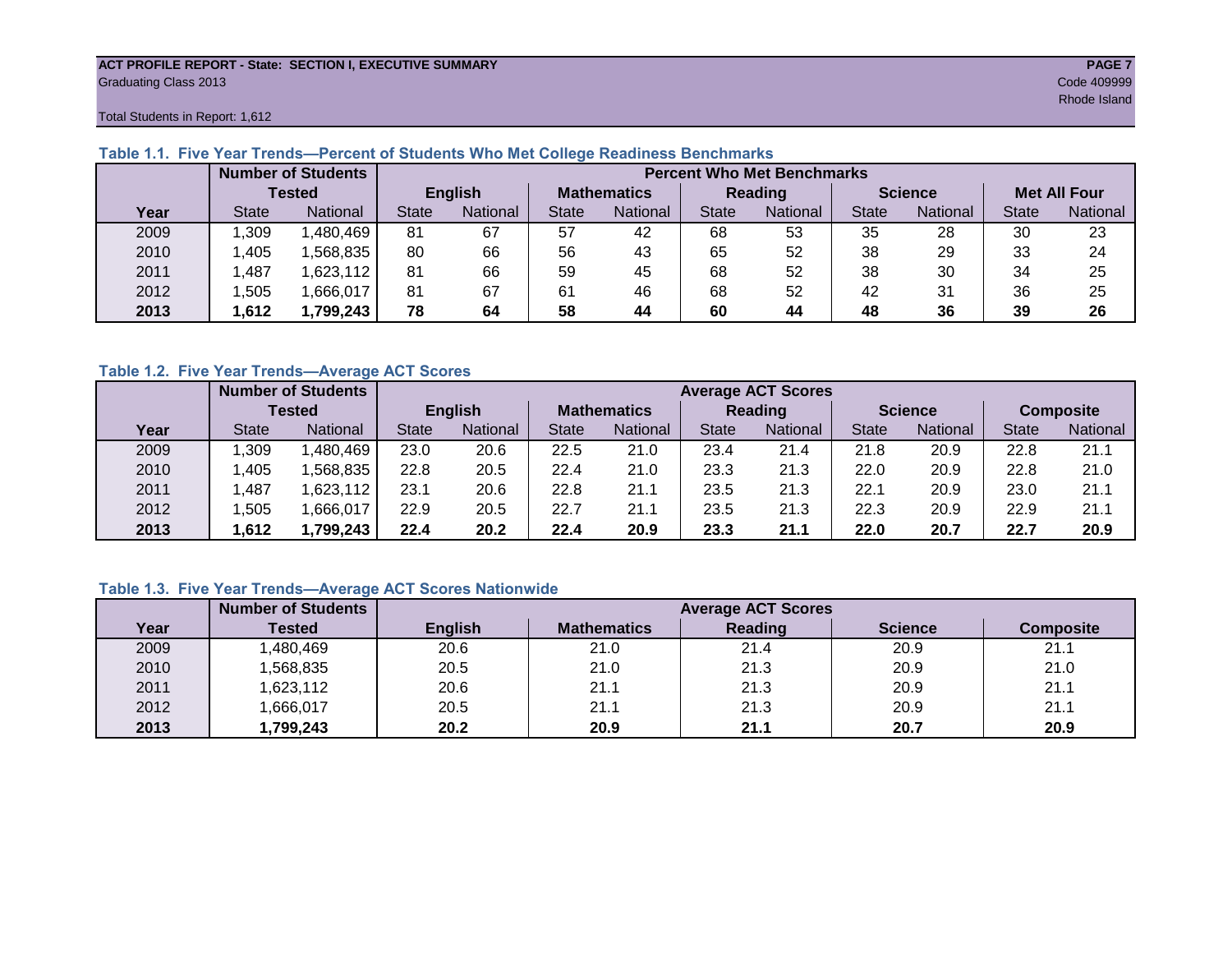#### **ACT PROFILE REPORT - State: SECTION I, EXECUTIVE SUMMARY PAGE 8** Graduating Class 2013 Code 409999

#### Total Students in Report: 1,612

|      |         |                                     |      |                      |         |           |                    |           |                | <b>Average ACT Scores</b> |                |           |                  |           |
|------|---------|-------------------------------------|------|----------------------|---------|-----------|--------------------|-----------|----------------|---------------------------|----------------|-----------|------------------|-----------|
|      |         | <b>Number of Students</b><br>Tested |      | Percent <sup>2</sup> | English |           | <b>Mathematics</b> |           | <b>Reading</b> |                           | <b>Science</b> |           | <b>Composite</b> |           |
|      |         |                                     | Core | Less                 |         |           |                    |           |                |                           |                |           |                  |           |
|      | Core or | Less than                           | or   | than                 | Core or | Less than | Core or            | Less than | Core or        | Less than                 | Core or        | Less than | Core or          | Less than |
| Year | More    | Core                                | More | Core                 | More    | Core      | More               | Core      | More           | Core                      | More           | Core      | More             | Core      |
| 2009 | 772     | 491                                 | 59   | 38                   | 23.1    | 23.5      | 22.6               | 23.0      | 23.7           | 23.8                      | 22.0           | 22.0      | 23.0             | 23.2      |
| 2010 | 868     | 516                                 | 62   | 37                   | 22.8    | 23.0      | 22.7               | 22.3      | 23.5           | 23.2                      | 22.1           | 22.0      | 22.9             | 22.8      |
| 2011 | 936     | 527                                 | 63   | 35                   | 23.2    | 23.1      | 22.8               | 22.9      | 23.6           | 23.5                      | 22.1           | 22.2      | 23.0             | 23.0      |
| 2012 | 920     | 561                                 | 61   | 37                   | 23.0    | 22.8      | 22.7               | 22.6      | 23.4           | 23.6                      | 22.3           | 22.3      | 23.0             | 22.9      |
| 2013 | ,044    | 537                                 | 65   | 33                   | 22.8    | 21.8      | 22.9               | 21.7      | 23.7           | 22.8                      | 22.3           | 21.3      | 23.1             | 22.0      |

#### **Table 1.4. Five Year Trends—Average ACT Scores by Level of Preparation**

<sup>1</sup>"Core or More" results correspond to students taking four or more years of English AND three or more years each of math, social studies, and natural science.

 $2$ Percent of all students tested. Numbers will not add up to 100% due to student non-response.

#### **Table 1.5. Five Year Trends—Percent and Average Composite Score by Race/Ethnicity**

|                                        | 2009 |     |      | 2010  |               | 2011 |       | 2012 |      |       | 2013 |      |        |     |      |
|----------------------------------------|------|-----|------|-------|---------------|------|-------|------|------|-------|------|------|--------|-----|------|
|                                        |      | %   | Avg  | N     | $\frac{9}{6}$ | Avg  | N     | %    | Avg  | Ν     | %    | Ava  | N      | %   | Avg  |
| <b>All Students</b>                    | .309 | 100 | 22.8 | 1.405 | 100           | 22.8 | 1.487 | 100  | 23.0 | l.505 | 100  | 22.9 | 612. ا | 100 | 22.7 |
| Black/African American                 | 52   |     | 18.5 | 69    | 5             | 17.9 | 66    | 4    | 17.3 | 80    |      |      | 77     |     | 17.4 |
| American Indian/Alaska Native          |      |     | 18.3 | 5     | 0             | 18.2 | 8     |      | 18.8 | ົ     |      | 14.0 | 8      | 0   | 17.3 |
| White                                  | 975  | 74  | 23.5 | 031.ا | 73            | 23.7 | 880,  | 73   | 23.8 | ,101  | 73   | 23.5 | 1,099  | 68  | 23.6 |
| Hispanic/Latino                        | 90   |     | 16.8 | 111   | 8             | 17.0 | 136   | 9    | 18.7 | 130   | 9    | 19.5 | 170    | 11  | 17.7 |
| Asian                                  | 40   |     | 22.6 | 55    | 4             | 23.9 | 47    | 3    | 24.4 | 55    | 4    | 24.9 | 69     |     | 24.2 |
| Native Hawaiian/Other Pacific Islander |      |     |      | 0     | 0             |      |       | 0    |      |       | 0    |      |        | 0   | 18.0 |
| Two or more races                      | 26   |     | 20.6 | 37    | ◠<br>ు        | 21.6 | 33    | ⌒    | 21.8 | 41    |      | 23.4 | 50     |     | 22.3 |
| Prefer not to respond/No response      | 122  |     | 23.8 | 97    |               | 23.1 | 109   |      | 23.9 | 95    | 6    | 24.4 | 138    | 9   | 24.1 |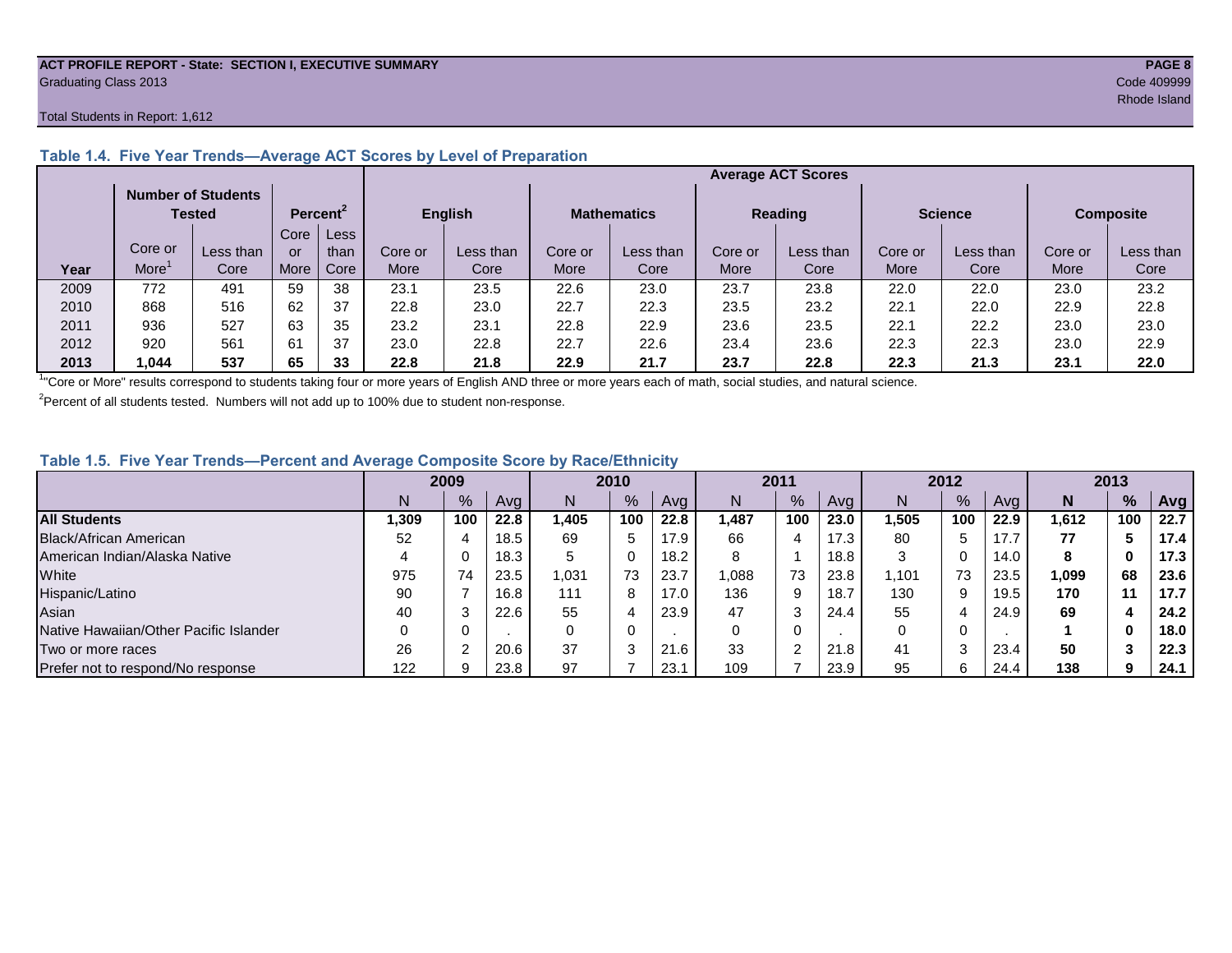#### **ACT PROFILE REPORT - State: SECTION I, EXECUTIVE SUMMARY PAGE 9 Graduating Class 2013** Code 409999 Code 409999

results and the second state of the second state of the second state of the second state  $\mathsf{R}$ hode Island state  $\mathsf{R}$ 

Total Students in Report: 1,612

#### **Table 1.6. Percent of Students in College Readiness Standards Score Ranges**

| <b>CRS</b>    | <b>English</b>        | <b>Mathematics</b>               | Reading               | <b>Science</b>      |
|---------------|-----------------------|----------------------------------|-----------------------|---------------------|
| Range         | (Benchmark = $18$ )   | (Benchmark = $22$ )              | (Benchmark = $22$ )   | $(Benchmark = 23)$  |
|               | 100%                  | 100%                             | 100%                  | 100%                |
| $1 - 12$      | 50%<br>13%<br>$8\%$   | 50%<br>$1\%$<br>$1\%$            | 50%<br>$8\%$<br>4%    | 50%<br>$7\%$<br>5%  |
|               | $0\%$                 | $0\%$                            | $0\%$                 | $0\%$               |
| $13 - 15$     | 100%                  | 100%                             | 100%                  | 100%                |
|               | 50%<br>13%<br>$8\%$   | 50%<br>14%<br>10%                | 50%<br>13%<br>10%     | 50%<br>10%<br>$6\%$ |
|               | $0\%$                 | $0\%$                            | $0\%$                 | 0%                  |
|               | 100%                  | 100%                             | 100%                  | 100%                |
| $16 - 19$     | 50%<br>18%<br>14%     | 33%<br>50%<br>24%                | 50%<br>21%<br>15%     | 50%<br>23%<br>18%   |
|               | $0\%$                 | $0\%$                            | $0\%$                 | 0%                  |
|               | 100%                  | 100%                             | 100%                  | 100%                |
| $20 - 23$     | 26%<br>50%<br>25%     | 50%<br>20%<br>19%                | 50%<br>24%<br>23%     | 31%<br>30%<br>50%   |
|               | $0\%$                 | $0\%$                            | $0\%$                 | 0%                  |
|               | 100%                  | 100%                             | 100%                  | 100%                |
| 24-27         | 50%<br>23%<br>16%     | 50%<br>27%<br>21%                | 50%<br>19%<br>15%     | 50%<br>27%<br>20%   |
|               | $0\%$                 | $0\%$                            | 0%                    | 0%                  |
| 28-32         | 100%                  | 100%                             | 100%                  | 100%                |
|               | 50%<br>14%<br>10%     | 50%<br>14%<br>$9\%$              | 50%<br>21%<br>13%     | 50%<br>10%<br>$8\%$ |
|               | $0\%$                 | $0\%$                            | $0\%$                 | 0%                  |
|               | 100%                  | 100%                             | 100%                  | 100%                |
| 33-36         | 50%<br>$7\%$<br>$5\%$ | 50%                              | 50%<br>$8\%$<br>$5\%$ | 50%                 |
|               | $0\%$                 | $4\%$<br>$3%$<br>$0\%$           | $0\%$                 | $3%$<br>2%<br>$0\%$ |
|               | 100%<br>78%           | 100%                             | 100%                  | 100%                |
| % At or Above | 64%                   | 58%<br>44%                       | 60%<br>44%            | 48%                 |
| Benchmark     | 50%                   | 50%                              | 50%                   | 36%<br>50%          |
|               | $0\%$                 | $0\%$                            | $0\%$                 | $0\%$               |
|               |                       | $=$ State<br><b>The Contract</b> | $=$ National          |                     |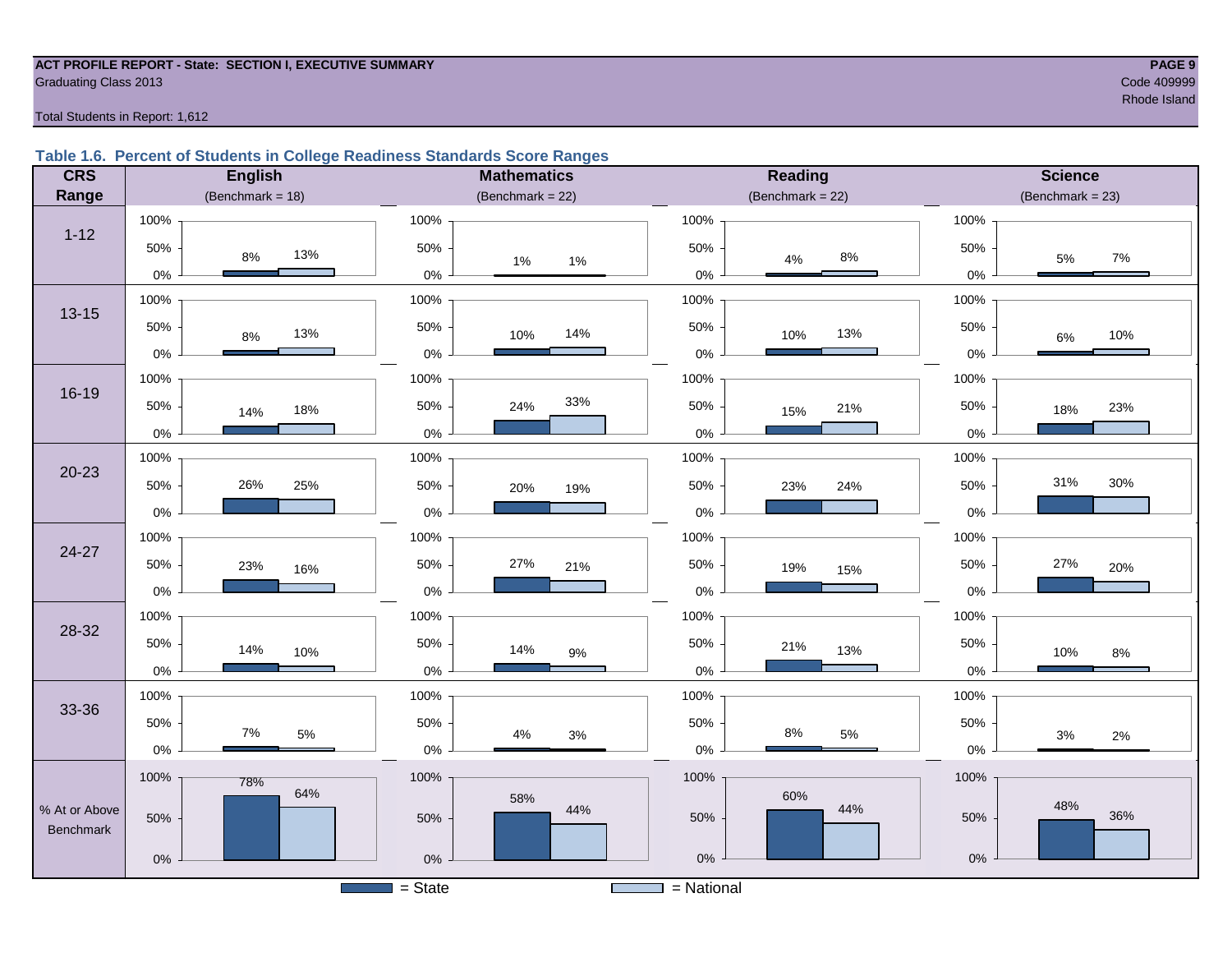#### **ACT PROFILE REPORT- State: SECTION II, ACADEMIC ACHIEVEMENT PAGE 10** Graduating Class 2013 Code 409999

Total Students in Report: 1,612

| <b>Student Group</b> | <b>Test Session</b>  |          |         | <b>Average ACT Scores</b> |             |         |         |           |  |  |  |  |  |
|----------------------|----------------------|----------|---------|---------------------------|-------------|---------|---------|-----------|--|--|--|--|--|
|                      | <b>Duration</b>      | N        | Percent | English                   | Mathematics | Reading | Science | Composite |  |  |  |  |  |
|                      | <b>Standard Time</b> | 1,520    | 94      | 22.5                      | 22.5        | 23.3    | 22.0    | 22.7      |  |  |  |  |  |
| <b>State</b>         | <b>Extended Time</b> | 92       | 6       | 21.6                      | 21.2        | 23.8    | 21.9    | 22.2      |  |  |  |  |  |
|                      | Total                | 1,612    | 100     | 22.4                      | 22.4        | 23.3    | 22.0    | 22.7      |  |  |  |  |  |
|                      | <b>Standard Time</b> | ,727,041 | 96      | 20.4                      | 21.0        | 21.3    | 20.9    | 21.0      |  |  |  |  |  |
| <b>National</b>      | <b>Extended Time</b> | 72,202   | 4       | 15.9                      | 17.7        | 18.1    | 17.9    | 17.5      |  |  |  |  |  |
|                      | Total                | ,799,243 | 100     | 20.2                      | 20.9        | 21.1    | 20.7    | 20.9      |  |  |  |  |  |

### **Table 1.7. Average ACT College Reportable Scores by Test Session Duration**

#### **Table 1.8. Percent of Students Who Met College Readiness Benchmark Scores by Test Session Duration**

| <b>Student Group</b> | <b>Test Session</b>  |         |             | <b>Percent of Students</b> |         | Met      |
|----------------------|----------------------|---------|-------------|----------------------------|---------|----------|
|                      | <b>Duration</b>      | English | Mathematics | Reading                    | Science | All Four |
|                      | Standard Time        | 78      | 59          | 60                         | 48      | 39       |
| <b>State</b>         | <b>Extended Time</b> | 66      | 43          | 60                         | 48      | 39       |
|                      | Total                | 78      | 58          | 60                         | 48      | 39       |
|                      | <b>Standard Time</b> | 65      | 45          | 45                         | 37      | 27       |
| <b>National</b>      | <b>Extended Time</b> | 35      | 20          | 28                         | 20      | 13       |
|                      | Total                | 64      | 44          | 44                         | 36      | 26       |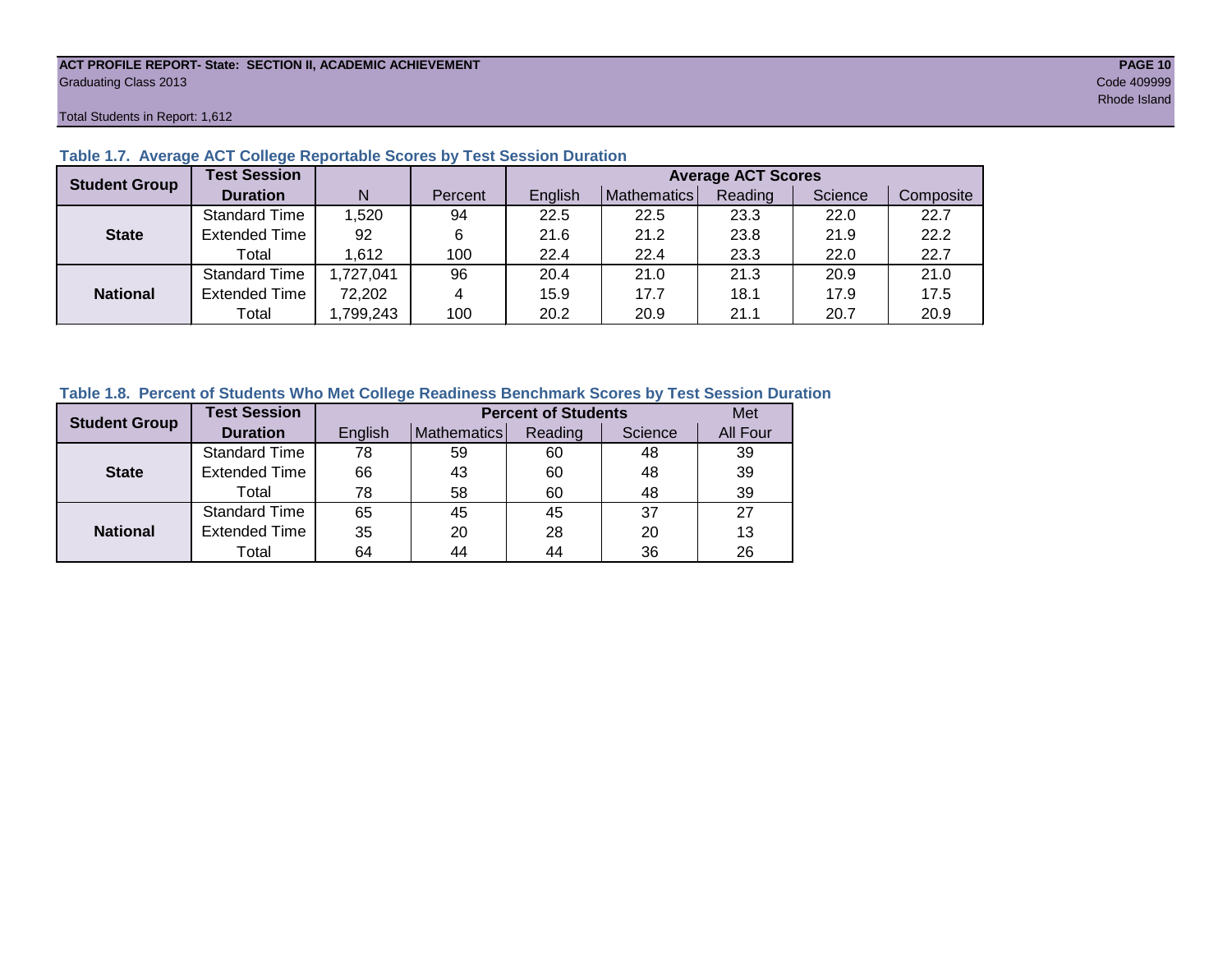**ACT PROFILE REPORT- State: SECTION II, ACADEMIC ACHIEVEMENT PAGE 11** Graduating Class 2013 Code 409999

Total Students in Report: 1,612

# Section II Academic Achievement

Beginning with the Graduating Class of 2013, all students whose scores are college reportable, both standard and extended time tests, are now included. Also beginning with the 2013 Graduating Class data, College Readiness Benchmarks for Reading and Science were updated to reflect the most recent college coursework research.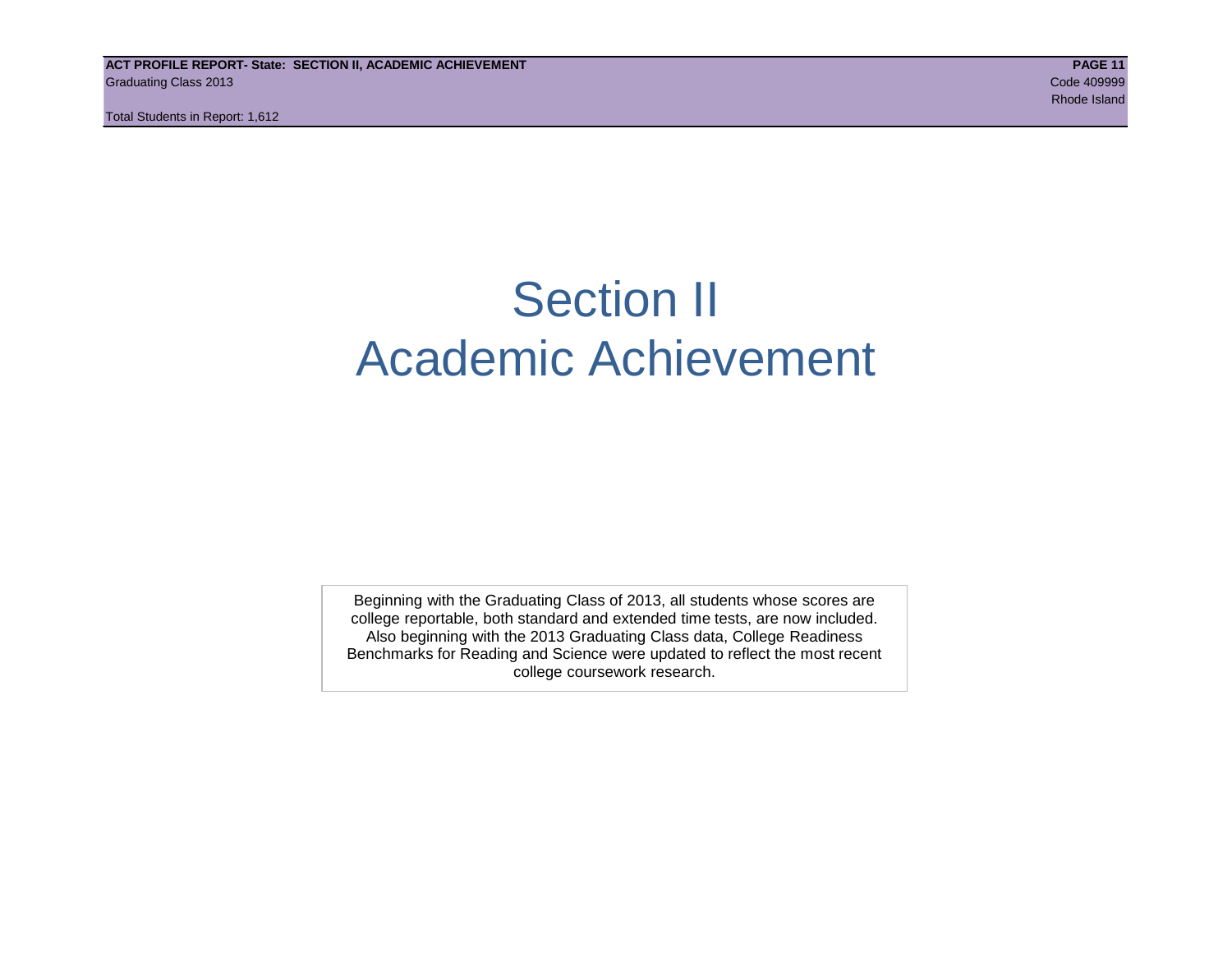#### **ACT PROFILE REPORT- State: SECTION II, ACADEMIC ACHIEVEMENT PAGE 12** Code 409999 Craduating Class 2013

Total Students in Report: 1,612

|  | Table 2.1. ACT Score Distributions, Cumulative Percentages (CP <sup>1</sup> ), and Score Averages |  |  |  |
|--|---------------------------------------------------------------------------------------------------|--|--|--|
|  |                                                                                                   |  |  |  |

| <b>ACT Scale</b> |                 | <b>English</b> |                | <b>Mathematics</b> |                 | Reading        |          | <b>Science</b> |                | <b>Composite</b> | <b>ACT Scale</b>          |
|------------------|-----------------|----------------|----------------|--------------------|-----------------|----------------|----------|----------------|----------------|------------------|---------------------------|
| <b>Score</b>     | $\mathsf{N}$    | CP             | N              | CP                 | N               | CP             | N        | CP             | $\mathsf{N}$   | CP               | <b>Score</b>              |
| 36               | $5\phantom{.0}$ | 100            | $\overline{7}$ | 100                | $\overline{20}$ | 100            | 10       | 100            | $\mathbf 2$    | 100              | 36                        |
| 35               | 28              | 100            | $11$           | 100                | $11$            | 99             | $20\,$   | 99             | $\overline{7}$ | 100              | $35\,$                    |
| 34               | 41              | 98             | 22             | 99                 | 49              | 98             | 10       | 98             | 16             | 99               | 34                        |
| 33               | 45              | 95             | 18             | 98                 | 51              | 95             | 8        | 98             | 15             | 98               | 33                        |
| 32               | 31              | 93             | 27             | 96                 | 57              | 92             | 20       | 97             | 33             | 98               | 32                        |
| 31               | 40              | 91             | 31             | 95                 | 84              | 88             | 18       | 96             | 32             | 95               | 31                        |
| 30               | 46              | 88             | 39             | 93                 | 49              | 83             | 31       | 95             | 58             | 93               | $30\,$                    |
| 29               | 44              | 85             | 55             | $90\,$             | 73              | 80             | 35       | 93             | 79             | $90\,$           | 29                        |
| 28               | 71              | 83             | 79             | 87                 | $77\,$          | 76             | 52       | 91             | 65             | 85               | 28                        |
| 27               | 49              | 78             | 94             | 82                 | 63              | 71             | 60       | 87             | 93             | 81               | 27                        |
| 26               | 88              | 75             | 127            | 76                 | 69              | 67             | 79       | 84             | 104            | 75               | 26                        |
| 25               | 103             | $70\,$         | 112            | 68                 | 58              | 63             | 142      | 79             | 130            | 69               | 25                        |
| 24               | 127             | 63             | 105            | 61                 | 120             | 59             | 156      | $70\,$         | 111            | 61               | $24\,$                    |
| 23               | 116             | 55             | 120            | 55                 | 78              | 52             | 126      | 60             | 114            | 54               | 23                        |
| 22               | 92              | 48             | 87             | 47                 | 104             | 47             | 121      | 52             | 95             | 47               | 22                        |
| 21               | 106             | 43             | 63             | 42                 | 121             | 40             | 148      | 45             | 110            | 41               | 21                        |
| 20               | 103             | 36             | 47             | 38                 | $70\,$          | 33             | 99       | 36             | 84             | 34               | 20                        |
| 19               | 67              | 30             | 77             | 35                 | 64              | 28             | 93       | $30\,$         | 86             | 29               | 19                        |
| 18               | 49              | 25             | 77             | 30                 | 74              | 24             | 83       | 24             | 65             | 23               | 18                        |
| 17               | 50              | 22             | 99             | 26                 | 49              | 20             | 59       | 19             | 71             | 19               | 17                        |
| 16               | 55              | 19             | 137            | 20                 | 48              | 17             | 61       | 15             | 58             | 15               | $16\,$                    |
| 15               | 44              | 16             | 97             | 11                 | 69              | 14             | 37       | 11             | 56             | 11               | 15                        |
| 14               | 61              | 13             | 46             | 5                  | 42              | 10             | 33       | 9              | 55             | 8                | 14                        |
| 13               | 23              | 9              | 21             | $\mathbf 2$        | 54              | $\overline{7}$ | 31       | $\overline{7}$ | 34             | $\,$ 5 $\,$      | 13                        |
| 12               | 36              | 8              | $\overline{4}$ | 1                  | 33              | 4              | 33       | $\mathbf 5$    | 31             | $\overline{c}$   | 12                        |
| 11               | 33              | 6              | 6              |                    | 14              | 2              | 28       | 3              | $\mathbf 5$    | 1                | 11                        |
| 10               | 25              | 4              | $\overline{2}$ |                    | 6               |                | 11       |                | $\mathbf{1}$   | 1                | 10                        |
| 9                | 14              | $\overline{2}$ | 2              |                    | 3               |                | 4        |                | 2              | 1                | $\boldsymbol{9}$          |
| 8                | 9               |                | $\Omega$       |                    |                 |                | 4        |                | $\Omega$       |                  | 8                         |
| $\overline{7}$   | 8               |                | $\Omega$       |                    | $\mathbf 0$     |                | $\Omega$ |                | $\Omega$       |                  | $\overline{7}$            |
| 6                | $\mathbf{1}$    |                | $\Omega$       |                    | $\Omega$        |                | $\Omega$ |                | $\Omega$       |                  | 6                         |
| 5                | $\overline{2}$  |                | $\mathbf 0$    |                    | $\mathbf 0$     |                | 0        |                | $\mathbf 0$    |                  | 5                         |
| 4                | 0               |                | $\mathbf 0$    |                    | 1               |                | 0        |                | 0              |                  |                           |
| 3                | $\mathbf 0$     |                | $\mathbf 0$    |                    | $\pmb{0}$       |                | 0        |                | $\mathbf 0$    | 1                | $\ensuremath{\mathsf{3}}$ |
| $\overline{c}$   | 0               |                | 0              |                    | 0               |                | 0        | 1              | $\mathbf 0$    |                  | $\overline{c}$            |
| $\overline{1}$   | $\Omega$        | $\mathbf{1}$   | $\Omega$       | $\overline{1}$     | $\Omega$        |                | $\Omega$ | $\overline{1}$ | $\Omega$       | $\mathbf{1}$     | $\mathbf{1}$<br>Avg (SD)  |
| Avg (SD)         |                 | 22.4(6.4)      |                | 22.4(5.5)          |                 | 23.3(6.3)      |          | 22.0(5.2)      |                | 22.7(5.3)        |                           |

results and the state of the state of the state of the state of the state of the state of the Shand Island Shand

<sup>1</sup>CP is the cumulative percent of students at or below a score point.

Note: Shaded portions of columns identify the students who met/exceeded the ACT College Readiness Benchmark Scores.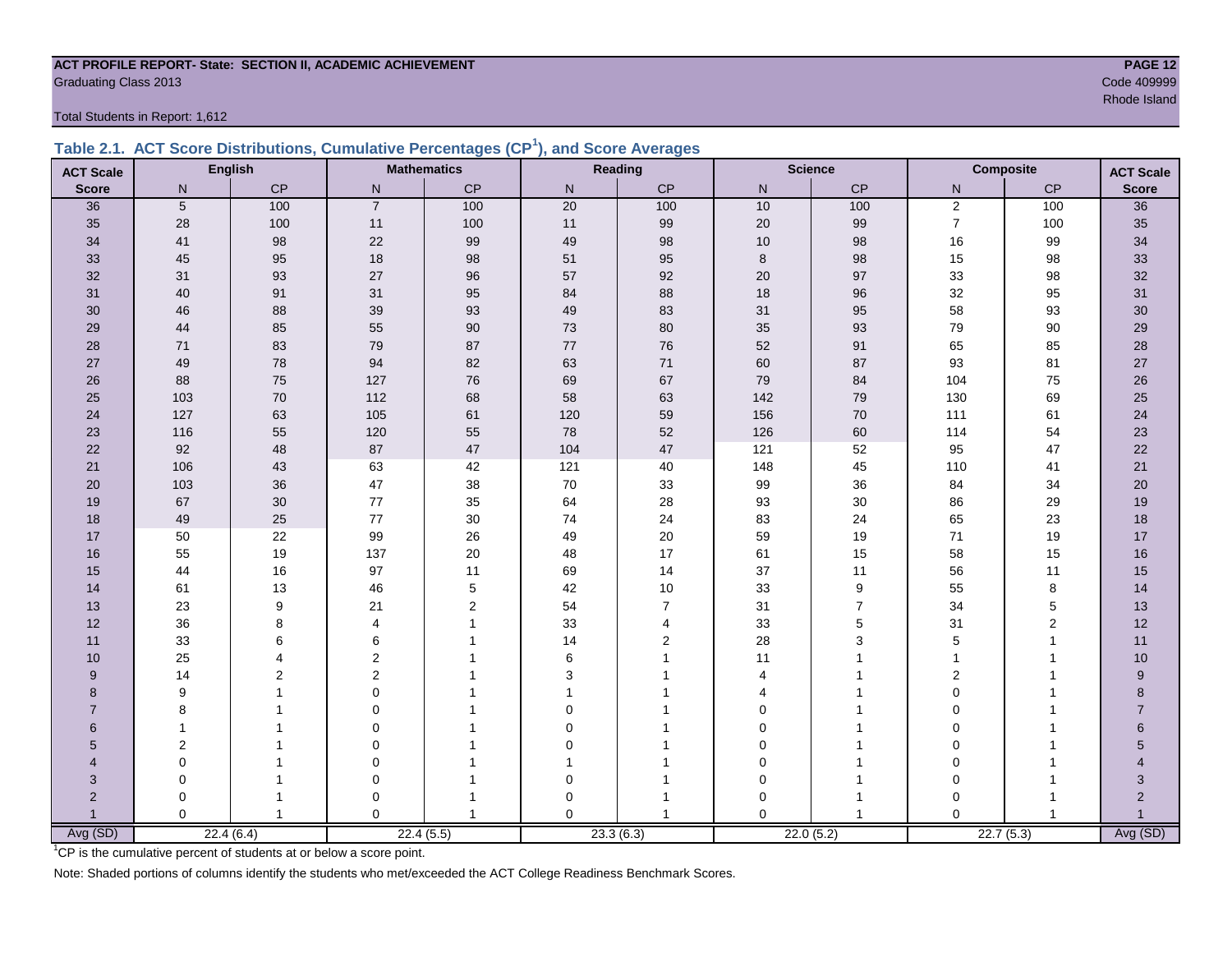#### **ACT PROFILE REPORT- State: SECTION II, ACADEMIC ACHIEVEMENT PAGE 13** Graduating Class 2013 Code 409999

#### Total Students in Report: 1,612

|                  |                         | <b>English</b> |                          |                |                         |           | Reading                |           | <b>Mathematics</b>    |                |                            |                |                        |                |                  |
|------------------|-------------------------|----------------|--------------------------|----------------|-------------------------|-----------|------------------------|-----------|-----------------------|----------------|----------------------------|----------------|------------------------|----------------|------------------|
|                  |                         |                |                          |                | <b>Social Studies/</b>  |           |                        |           | <b>Pre/Elementary</b> |                | <b>Algebra/ Coordinate</b> |                | <b>Plane Geometry/</b> |                |                  |
| <b>ACT Scale</b> | <b>Usage/ Mechanics</b> |                | <b>Rhetorical Skills</b> |                | <b>Sciences</b>         |           | <b>Arts/Literature</b> |           | Algebra               |                | <b>Geometry</b>            |                | <b>Trigonometry</b>    |                | <b>ACT Scale</b> |
| <b>Score</b>     | N.                      | <b>CP</b>      | N                        | <b>CP</b>      | N                       | <b>CP</b> | N                      | <b>CP</b> | N                     | <b>CP</b>      | N.                         | <b>CP</b>      | N <sub>1</sub>         | <b>CP</b>      | <b>Score</b>     |
| 18               | 84                      | 100            | 41                       | 100            | 57                      | 100       | 93                     | 100       | 79                    | 100            | 20                         | 100            | 24                     | 100            | 18               |
| 17               | 108                     | 95             | 23                       | 97             | 127                     | 96        | 130                    | 94        | 90                    | 95             | 29                         | 99             | 4                      | 99             | 17               |
| 16               | 111                     | 88             | 120                      | 96             | 119                     | 89        | 146                    | 86        | 109                   | 90             | 49                         | 97             | 91                     | 98             | 16               |
| 15               | 92                      | 81             | 137                      | 89             | 106                     | 81        | 151                    | 77        | 161                   | 83             | 134                        | 94             | 136                    | 93             | 15               |
| 14               | 116                     | 75             | 150                      | 80             | 116                     | 75        | 155                    | 68        | 146                   | 73             | 175                        | 86             | 170                    | 84             | 14               |
| 13               | 113                     | 68             | 180                      | 71             | 152                     | 67        | 144                    | 58        | 173                   | 64             | 198                        | 75             | 145                    | 74             | 13               |
| 12               | 161                     | 61             | 219                      | 60             | 182                     | 58        | 133                    | 49        | 145                   | 53             | 164                        | 62             | 265                    | 65             | 12               |
| 11               | 180                     | 51             | 155                      | 46             | 164                     | 47        | 153                    | 41        | 147                   | 44             | 174                        | 52             | 126                    | 48             | 11               |
| 10               | 142                     | 40             | 139                      | 36             | 134                     | 37        | 114                    | 31        | 122                   | 35             | 212                        | 42             | 142                    | 40             | 10               |
| 9                | 145                     | 31             | 139                      | 28             | 88                      | 28        | 62                     | 24        | 78                    | 27             | 137                        | 28             | 198                    | 32             | $\boldsymbol{9}$ |
| 8                | 87                      | 22             | 91                       | 19             | 121                     | 23        | 107                    | 21        | 123                   | 22             | 135                        | 20             | 129                    | 19             | 8                |
| $\overline{7}$   | 76                      | 17             | 48                       | 14             | 121                     | 15        | 86                     | 14        | 107                   | 15             | 67                         | 11             | 76                     | 11             | $\overline{7}$   |
| 6                | 58                      | 12             | 64                       | 11             | 69                      | 8         | 47                     | 9         | 73                    | 8              | 55                         | $\overline{7}$ | 43                     | $\overline{7}$ | 6                |
| 5                | 70                      | 9              | 61                       | $\overline{7}$ | 35                      | 3         | 70                     | 6         | 32                    | 4              | 29                         | 4              | 12                     | 4              | 5                |
| 4                | 39                      | $\overline{4}$ | 30                       | 3              | 12                      |           | 9                      | 1         | 16                    | $\overline{2}$ | 11                         | $\overline{2}$ | 33                     | 3              | $\overline{4}$   |
| 3                | 19                      | $\overline{2}$ | 12                       | $\mathbf 1$    | 5                       |           | 9                      |           | 8                     | 1              | 14                         | $\mathbf{1}$   | 4                      | 1              | 3                |
| $\overline{2}$   | 10                      |                | 3                        | -1             | 3                       |           | 3                      |           | 3                     |                | 1                          | 1              | 10                     | 1              | $\overline{2}$   |
|                  | 1                       | $\overline{ }$ | $\mathbf 0$              | $\mathbf{1}$   | $\overline{\mathbf{A}}$ |           | $\mathbf 0$            | 1         | $\mathbf 0$           | 4              | 8                          | 1              | 4                      | 1              |                  |
| Avg (SD)         | 11.4(3.9)               |                | 11.4(3.4)                |                | 11.7(3.6)               |           | 12.2(3.8)              |           | 11.9(3.6)             |                | 11.2(3.1)                  |                | 11.2(3.1)              |                | Avg (SD)         |

**Table 2.2. ACT Subscore Distributions, Cumulative Percentages (CP<sup>1</sup> ), and Subscore Averages**

 $1^{\circ}$ CP is the cumulative percent of students at or below a score point.

#### **Table 2.3. ACT Score Quartile Values**

| <b>Quartile</b>      | Enalish | <b>Mathematics</b> | Reading   | <b>Science</b> | Composite |
|----------------------|---------|--------------------|-----------|----------------|-----------|
| Q3 (75th Percentile) | 26      | 26                 | 28        | 25             | 26        |
| Q2 (50th Percentile) | 23      | $\sim$<br>د∠       | n n<br>دے | nn<br>--       | nn<br>ںے  |
| Q1 (25th Percentile) | 18      |                    |           | 19             |           |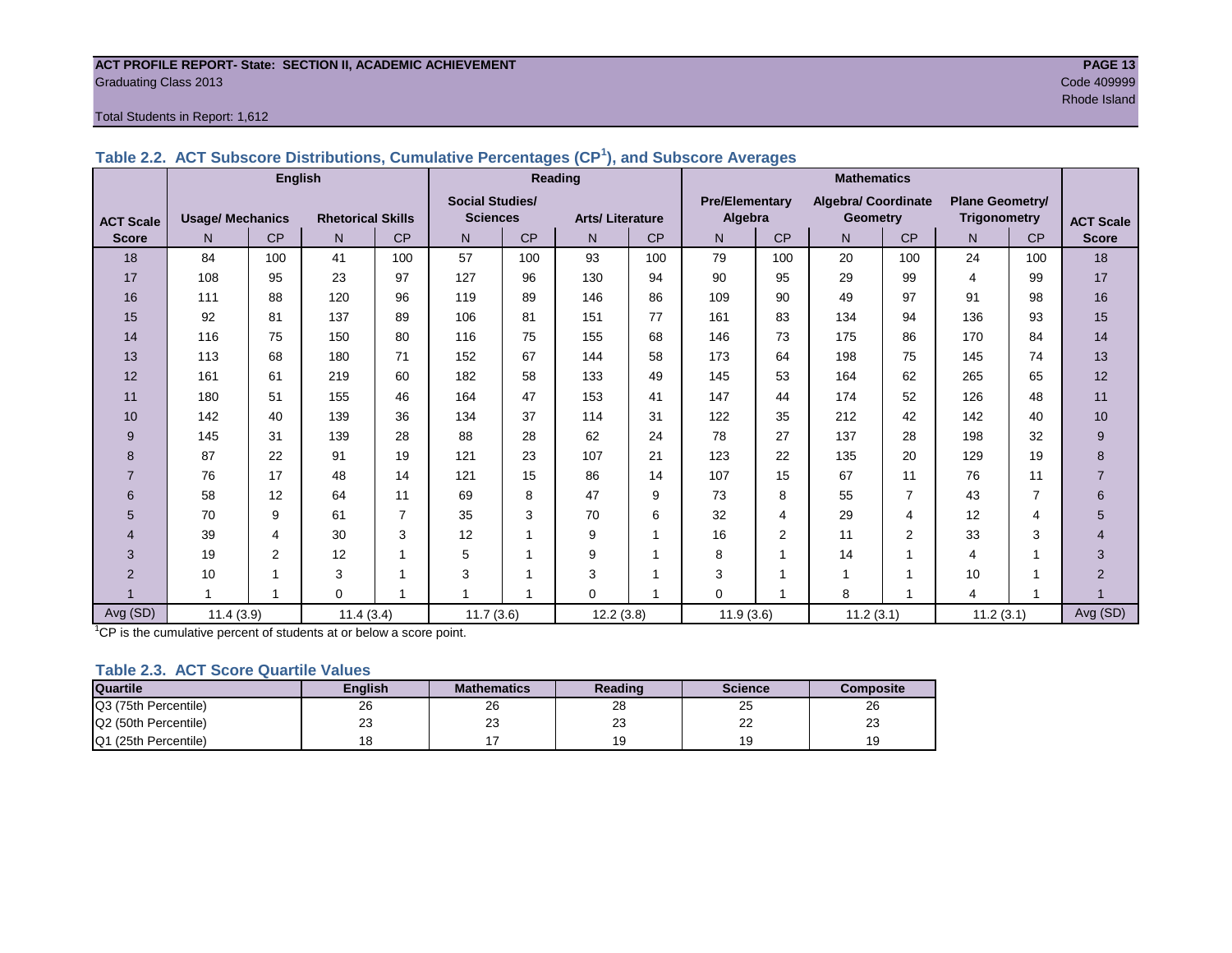Total Students in Report: 1,612

#### **Table 2.4. Average ACT Composite Scores for Race/Ethnicity by Level of Preparation**

| <b>Student</b>  |                                 | <b>Number of Students</b> | <b>Percent Taking</b>     |                     | <b>Average ACT Composite Score</b> |
|-----------------|---------------------------------|---------------------------|---------------------------|---------------------|------------------------------------|
| <b>Group</b>    | <b>Race/Ethnicity</b>           | <b>Tested</b>             | Core or More <sup>1</sup> | <b>Core or More</b> | <b>Less Than Core</b>              |
|                 | <b>All Students</b>             | 1,612                     | 65                        | 23.1                | 22.0                               |
|                 | Black/African American          | 77                        | 48                        | 17.4                | 17.5                               |
|                 | American Indian/Alaska Native   | 8                         | 50                        | 21.8                | 12.8                               |
|                 | White                           | 1,099                     | 70                        | 23.6                | 23.6                               |
| <b>State</b>    | Hispanic/Latino                 | 170                       | 48                        | 18.9                | 16.7                               |
|                 | Asian                           | 69                        | 61                        | 24.5                | 24.1                               |
|                 | Native Hawaiian/Other Pac. Isl. |                           | 100                       | 18.0                |                                    |
|                 | Two or more races               | 50                        | 62                        | 22.5                | 22.0                               |
|                 | Prefer not/No Response          | 138                       | 58                        | 24.4                | 24.3                               |
|                 | <b>All Students</b>             | 1,799,243                 | 74                        | 21.7                | 18.7                               |
|                 | Black/African American          | 239,598                   | 69                        | 17.5                | 15.6                               |
|                 | American Indian/Alaska Native   | 14,217                    | 62                        | 19.1                | 16.5                               |
|                 | <b>I</b> White                  | 1,034,712                 | 76                        | 22.9                | 20.0                               |
| <b>National</b> | Hispanic/Latino                 | 259,741                   | 72                        | 19.5                | 17.2                               |
|                 | Asian                           | 71,677                    | 81                        | 24.1                | 21.5                               |
|                 | Native Hawaiian/Other Pac. Isl. | 4,772                     | 71                        | 20.5                | 17.5                               |
|                 | Two or more races               | 64,221                    | 74                        | 21.9                | 19.2                               |
|                 | Prefer not/No Response          | 110,305                   | 58                        | 22.4                | 18.4                               |

<sup>1</sup>"Core or More" results correspond to students taking four or more years of English AND three or more years each of math, social studies, and natural science.

#### **Table 2.5. Average ACT Scores by Race/Ethnicity**

| <b>Student</b>  |                                 |                |                    |         |                |                  |
|-----------------|---------------------------------|----------------|--------------------|---------|----------------|------------------|
| Group           | <b>Race/Ethnicity</b>           | <b>English</b> | <b>Mathematics</b> | Reading | <b>Science</b> | <b>Composite</b> |
|                 | <b>All Students</b>             | 22.4           | 22.4               | 23.3    | 22.0           | 22.7             |
|                 | Black/African American          | 16.3           | 17.6               | 17.9    | 17.0           | 17.4             |
|                 | American Indian/Alaska Native   | 16.6           | 16.5               | 18.1    | 17.5           | 17.3             |
|                 | White                           | 23.5           | 23.2               | 24.3    | 22.8           | 23.6             |
| <b>State</b>    | Hispanic/Latino                 | 16.4           | 17.9               | 18.3    | 17.7           | 17.7             |
|                 | Asian                           | 23.9           | 25.6               | 23.4    | 23.3           | 24.2             |
|                 | Native Hawaiian/Other Pac. Isl. | 22.0           | 15.0               | 15.0    | 18.0           | 18.0             |
|                 | Two or more races               | 21.9           | 21.9               | 22.8    | 21.9           | 22.3             |
|                 | Prefer not/No Response          | 24.2           | 23.7               | 24.9    | 22.8           | 24.1             |
|                 | <b>All Students</b>             | 20.2           | 20.9               | 21.1    | 20.7           | 20.9             |
|                 | Black/African American          | 15.7           | 17.2               | 17.0    | 16.9           | 16.9             |
|                 | American Indian/Alaska Native   | 16.6           | 18.2               | 18.3    | 18.3           | 18.0             |
|                 | White                           | 21.8           | 21.9               | 22.6    | 22.0           | 22.2             |
| <b>National</b> | Hispanic/Latino                 | 17.7           | 19.3               | 18.9    | 18.8           | 18.8             |
|                 | Asian                           | 22.5           | 25.0               | 22.9    | 23.1           | 23.5             |
|                 | Native Hawaiian/Other Pac. Isl. | 18.6           | 20.1               | 19.5    | 19.5           | 19.5             |
|                 | Two or more races               | 20.6           | 20.9               | 21.6    | 20.9           | 21.1             |
|                 | Prefer not/No Response          | 20.0           | 20.8               | 21.0    | 20.5           | 20.7             |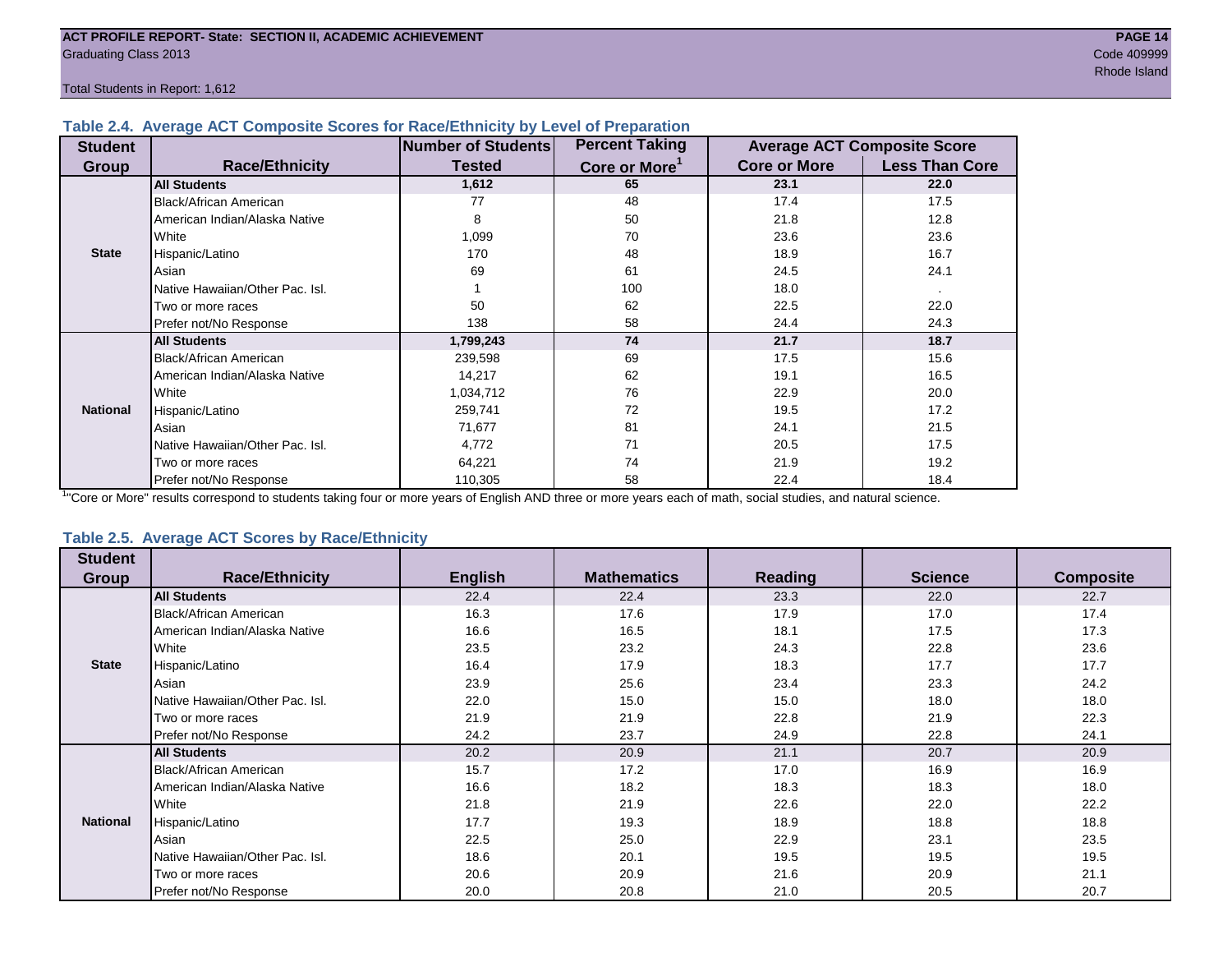#### **ACT PROFILE REPORT- State: SECTION II, ACADEMIC ACHIEVEMENT PAGE 15** Graduating Class 2013 Code 409999

results and the control of the control of the control of the control of the control of the control of the control of the control of the control of the control of the control of the control of the control of the control of

Total Students in Report: 1,612

| <b>Student</b>  | <b>CRS</b> |         | <b>English</b> |         | <b>Mathematics</b> |         | <b>Reading</b> |         | <b>Science</b> |
|-----------------|------------|---------|----------------|---------|--------------------|---------|----------------|---------|----------------|
| Group           | Range      | N       | %              | N       | %                  | N       | $\frac{9}{6}$  | N       | $\frac{0}{0}$  |
|                 | 33 to 36   | 119     | 7              | 58      | 4                  | 131     | 8              | 48      | 3              |
|                 | 28 to 32   | 232     | 14             | 231     | 14                 | 340     | 21             | 156     | 10             |
|                 | 24 to 27   | 367     | 23             | 438     | 27                 | 310     | 19             | 437     | 27             |
| <b>State</b>    | 20 to 23   | 417     | 26             | 317     | 20                 | 373     | 23             | 494     | 31             |
|                 | 16 to 19   | 221     | 14             | 390     | 24                 | 235     | 15             | 296     | 18             |
|                 | 13 to 15   | 128     | 8              | 164     | 10                 | 165     | 10             | 101     | 6              |
|                 | 01 to 12   | 128     | 8              | 14      |                    | 58      | 4              | 80      | 5              |
|                 | 33 to 36   | 81,846  | 5              | 51,648  | 3                  | 89,731  | 5              | 36,033  | 2              |
|                 | 28 to 32   | 175,672 | 10             | 156,561 | 9                  | 239,643 | 13             | 138,865 | 8              |
|                 | 24 to 27   | 291.095 | 16             | 385,102 | 21                 | 277.723 | 15             | 364,600 | 20             |
| <b>National</b> | 20 to 23   | 447,398 | 25             | 343,822 | 19                 | 424,936 | 24             | 542,531 | 30             |
|                 | 16 to 19   | 327,718 | 18             | 590,816 | 33                 | 384,706 | 21             | 413,107 | 23             |
|                 | 13 to 15   | 242,064 | 13             | 258,384 | 14                 | 240,069 | 13             | 183,840 | 10             |
|                 | 01 to 12   | 233,450 | 13             | 12,910  |                    | 142,435 | 8              | 120,267 |                |

#### **Table 2.6. Percent of Students in College Readiness Standards (CRS) Score Ranges**

#### **Table 2.7. Average ACT Scores by Gender**

| <b>Student Group</b> | <b>Gender</b> |         |         | <b>Average ACT Scores</b> |             |         |         |           |  |  |  |
|----------------------|---------------|---------|---------|---------------------------|-------------|---------|---------|-----------|--|--|--|
|                      |               | N       | Percent | Enalish                   | Mathematics | Reading | Science | Composite |  |  |  |
|                      | Males         | 661     | 41      | 21.9                      | 22.9        | 23.1    | 22.6    | 22.7      |  |  |  |
| <b>State</b>         | Females       | 951     | 59      | 22.8                      | 22.1        | 23.5    | 21.5    | 22.6      |  |  |  |
|                      | Missing       |         | 0       |                           |             |         |         |           |  |  |  |
|                      | Males         | 835,431 | 46      | 19.8                      | 21.4        | 20.9    | 21.2    | 20.9      |  |  |  |
| <b>National</b>      | Females       | 954,919 | 53      | 20.6                      | 20.5        | 21.4    | 20.4    | 20.9      |  |  |  |
|                      | Missing       | 8,893   | 0       | 16.1                      | 18.2        | 17.6    | 17.7    | 17.5      |  |  |  |

#### **Table 2.8. Percent of Students Who Met College Readiness Benchmark Scores by Gender**

| <b>Student Group</b> | Gender       |         | Met                |         |         |          |
|----------------------|--------------|---------|--------------------|---------|---------|----------|
|                      |              | English | <b>Mathematics</b> | Reading | Science | All Four |
| <b>State</b>         | Males        | 76      | 61                 | 58      | 51      | 41       |
|                      | Females      | 79      | 56                 | 61      | 45      | 37       |
|                      | <b>Males</b> | 62      | 47                 | 43      | 40      | 29       |
| <b>National</b>      | Females      | 67      | 4 <sup>1</sup>     | 45      | 33      | 24       |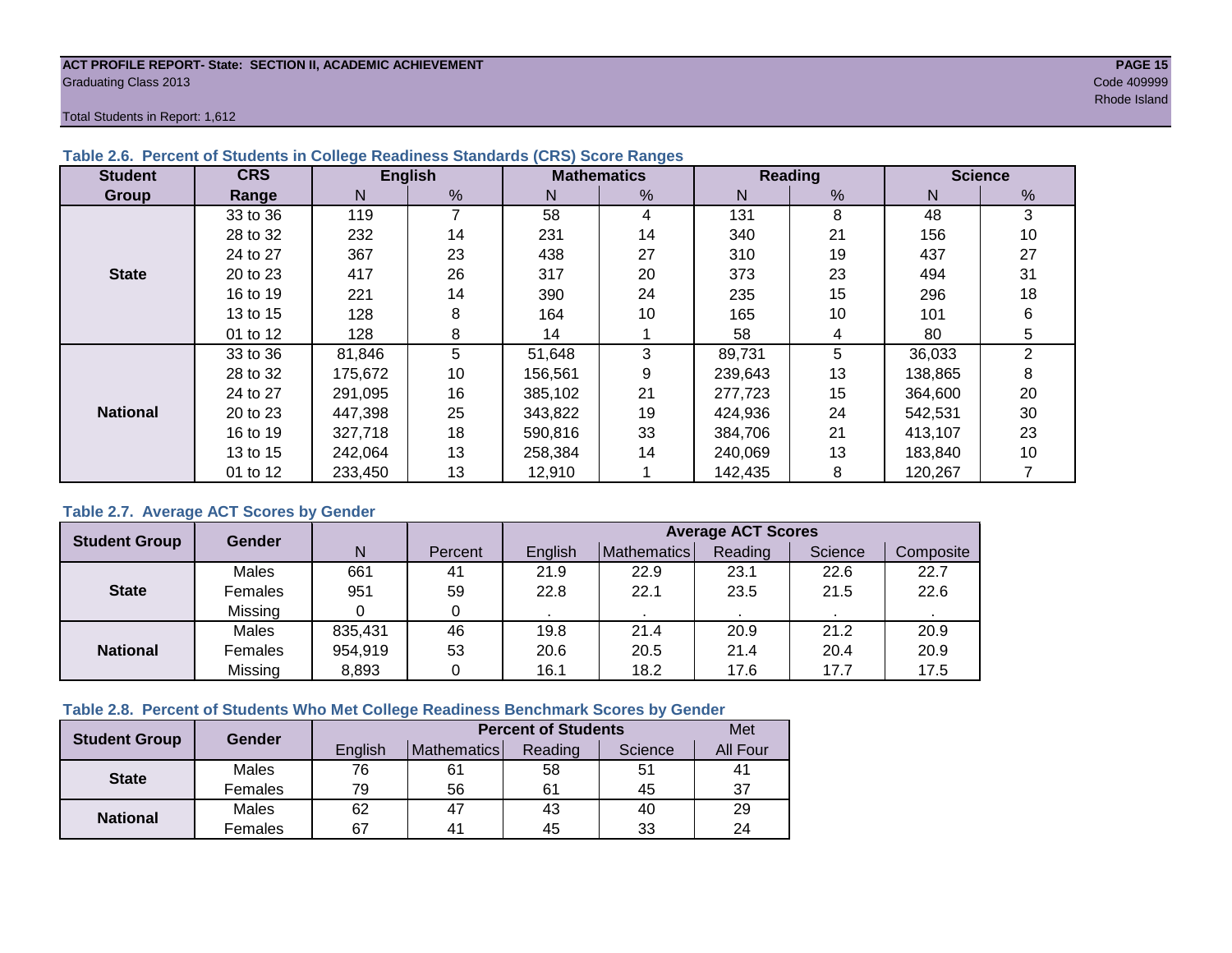#### **ACT PROFILE REPORT- State: SECTION II, ACADEMIC ACHIEVEMENT PAGE 16** Graduating Class 2013 Code 409999

#### Total Students in Report: 1,612

| <b>Student</b>  | <b>Curriculum</b>         | N        | <b>English</b> |      | <b>Mathematics</b> |      | <b>Reading</b> |      | <b>Science</b> |      | Composite             |      |
|-----------------|---------------------------|----------|----------------|------|--------------------|------|----------------|------|----------------|------|-----------------------|------|
| Group           | <b>Taken</b>              |          | CRB %          | Avg  | CRB %              | Avg  | CRB %          | Avg  | CRB %          | Avg  | $CRB \%$ <sup>4</sup> | Avg  |
|                 | Core or More <sup>2</sup> | ,044     | 81             | 22.8 | 61                 | 22.9 | 61             | 23.7 | 50             | 22.3 | 40                    | 23.1 |
| <b>State</b>    | Less than Core            | 537      | 72             | 21.8 | 52                 | 21.7 | 59             | 22.8 | 44             | 21.3 | 37                    | 22.0 |
|                 | Missing <sup>3</sup>      | 31       | 58             | 19.5 | 35                 | 19.5 | 42             | 21.1 | 32             | 21.1 | 26                    | 20.4 |
|                 | Core or More              | ,322,739 | 71             | 21.2 | 50                 | 21.7 | 50             | 22.0 | 42             | 21.5 | 31                    | 21.7 |
| <b>National</b> | Less than Core            | 396,592  | 48             | 17.8 | 27                 | 18.9 | 30             | 19.0 | 22             | 18.8 | 14                    | 18.7 |
|                 | Missing                   | 79,912   | 36             | 16.0 | 19                 | 17.8 | 24             | 17.5 | 17             | 17.7 | 10                    | 17.4 |

**Table 2.9. College Readiness Benchmark (CRB) Percent and Average ACT Scores by Overall High School Curriculum**

1 "Curriculum Taken" reflects overall high school curriculum in this table.

 $^2$  "Core or More" results correspond to students taking four or more years of English AND three or more years each of math, social studies, and natural science.

 $3$  Zero years or no coursework information reported in one or more content areas.

 $4$  Composite CRB% results reflect students who met all four subject-area benchmarks.

|  |  |  |  |  | Table 2.10. College Readiness Benchmark (CRB) Percent and Average ACT Scores by Content-Specific Curriculum |
|--|--|--|--|--|-------------------------------------------------------------------------------------------------------------|
|--|--|--|--|--|-------------------------------------------------------------------------------------------------------------|

| <b>Student</b>  | Curriculum                    |          | <b>English</b> |      |          | <b>Mathematics</b> |      |          | <b>Reading</b> |      |          | <b>Science</b> |      |  |
|-----------------|-------------------------------|----------|----------------|------|----------|--------------------|------|----------|----------------|------|----------|----------------|------|--|
| Group           | $\mathsf{Taken}^{\mathsf{T}}$ |          | CRB %          | Avg  | N        | CRB %              | Avg  | N        | CRB %          | Avg  | N        | CRB %          | Avg  |  |
|                 | Core or More <sup>2</sup>     | ,555     | 78             | 22.5 | ,568     | 59                 | 22.5 | ,127     | 58             | 23.3 | ,472     | 51             | 22.4 |  |
| <b>State</b>    | Less than Corel               | 30       | 70             | 20.6 | 18       |                    | 14.3 | 455      | 64             | 23.5 | 113      |                | 16.3 |  |
|                 | Missing <sup>3</sup>          | 27       | 63             | 20.1 | 26       | 42                 | 20.0 | 30       | 43             | 21.7 | 27       | 37             | 21.6 |  |
|                 | Core or More                  | .646,286 | 67             | 20.6 | ,648,697 | 46                 | 21.3 | ,554,990 | 46             | 21.5 | ,506,965 | 40             | 21.3 |  |
| <b>National</b> | Less than Core                | 84,048   | 36             | 15.9 | 77,906   |                    | 16.3 | 171,617  | 32             | 19.7 | 218,267  |                | 18.0 |  |
|                 | Missing                       | 68,909   | 38             | 16.4 | 72,640   | 20                 | 17.9 | 72,636   | 25             | 17.7 | 74,011   | 18             | 17.8 |  |

<sup>1</sup>"Curriculum Taken" reflects content-specific curriculum in this table.

<sup>2</sup> "Core or More" results correspond to students taking four or more years of English or three or more years of math, social studies, or natural science, respectively. For instance, Reading "Core or More" results correspond to students taking three or more years of social studies, regardless of courses taken in other content areas.

 $3$  Zero years or no coursework information reported in the specified content area.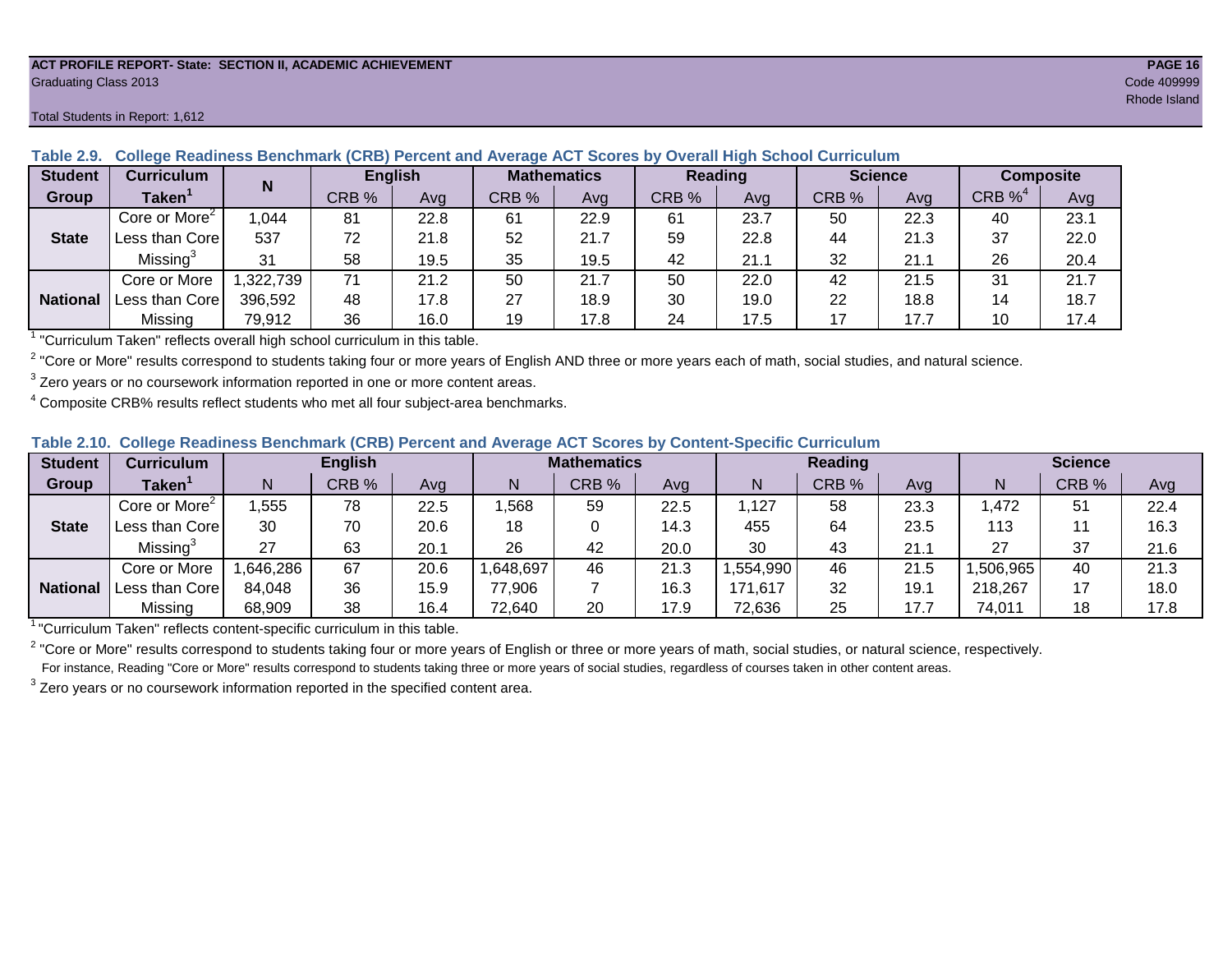Total Students in Report: 1,612

# Section III College Readiness and the Impact of Course Rigor

Beginning with the Graduating Class of 2013, all students whose scores are college reportable, both standard and extended time tests, are now included. Also beginning with the 2013 Graduating Class data, College Readiness Benchmarks for Reading and Science were updated to reflect the most recent college coursework research.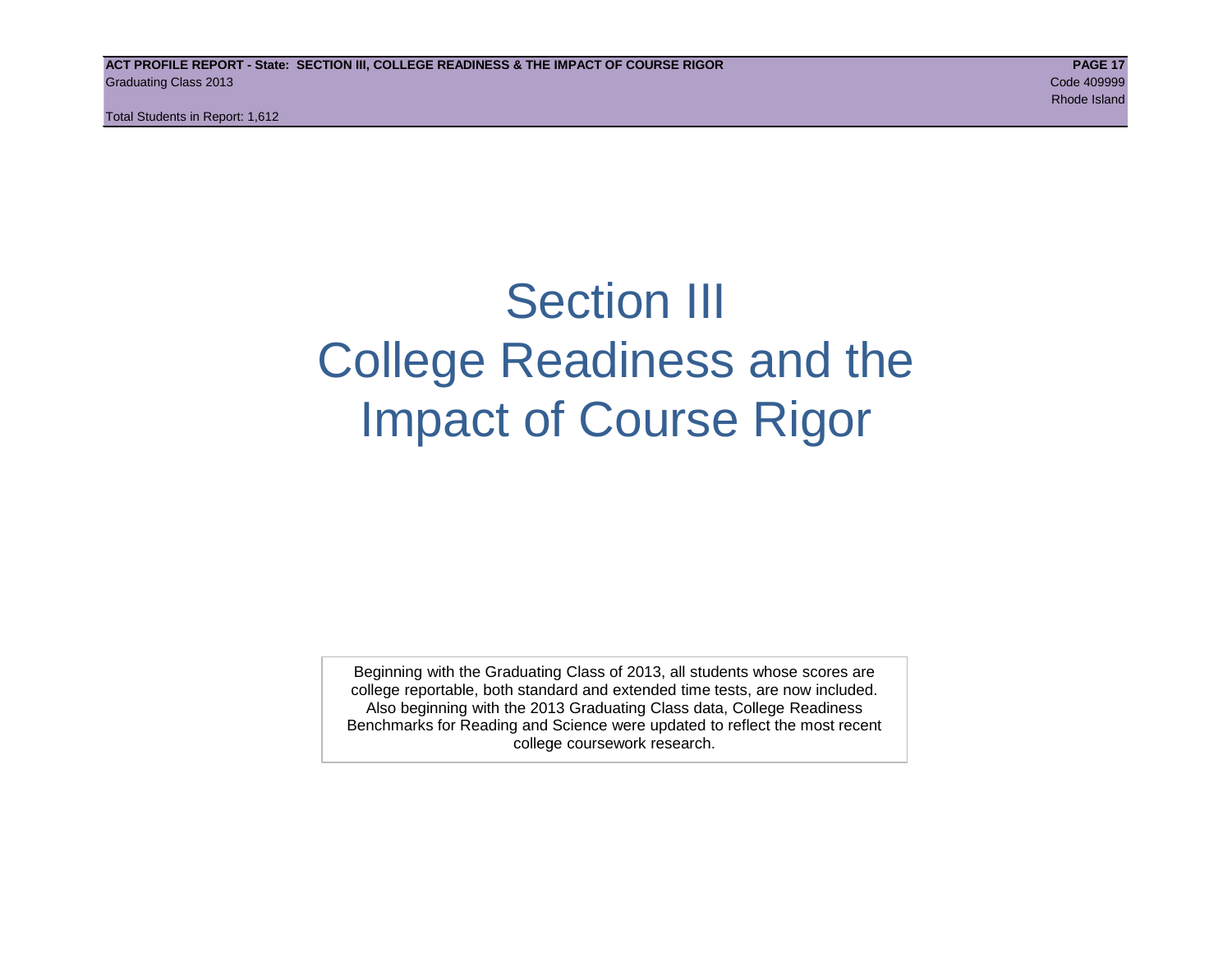#### **ACT PROFILE REPORT - State: SECTION III, COLLEGE READINESS & THE IMPACT OF COURSE RIGOR PAGE 18** Graduating Class 2013 Code 409999

Total Students in Report: 1,612

### **Figure 3.1. Percent of Students Who Met ACT College Readiness Benchmark Scores by Race/Ethnicity: ENGLISH**



ACT English Benchmark Score = **18**

**□ Percent Ready DPercent Not Ready**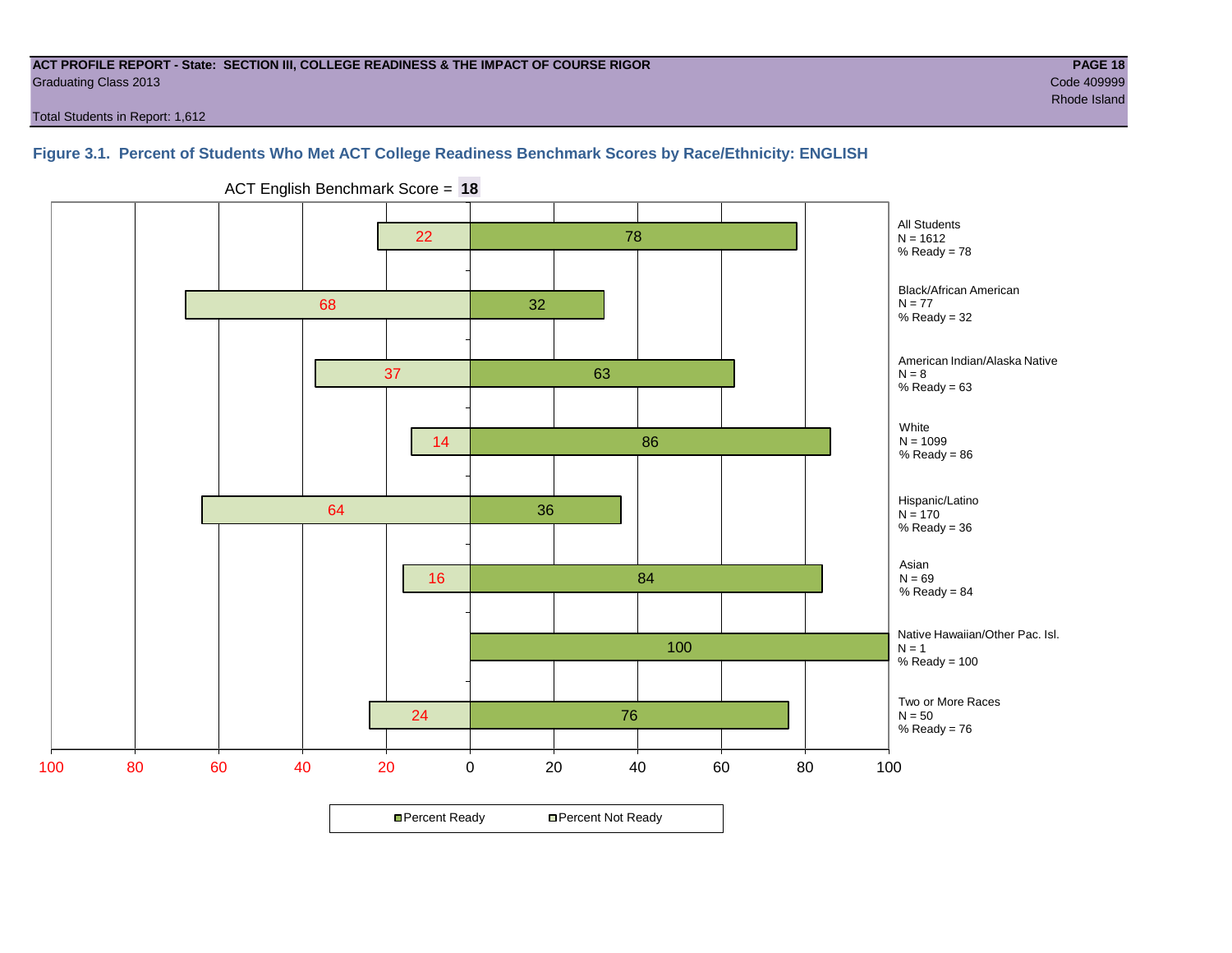#### **ACT PROFILE REPORT - State: SECTION III, COLLEGE READINESS & THE IMPACT OF COURSE RIGOR PAGE 19** Graduating Class 2013 Code 409999

Total Students in Report: 1,612

# **Figure 3.2. Percent of Students Who Met ACT College Readiness Benchmark Scores by Race/Ethnicity: MATHEMATICS**



ACT Mathematics Benchmark Score = **22**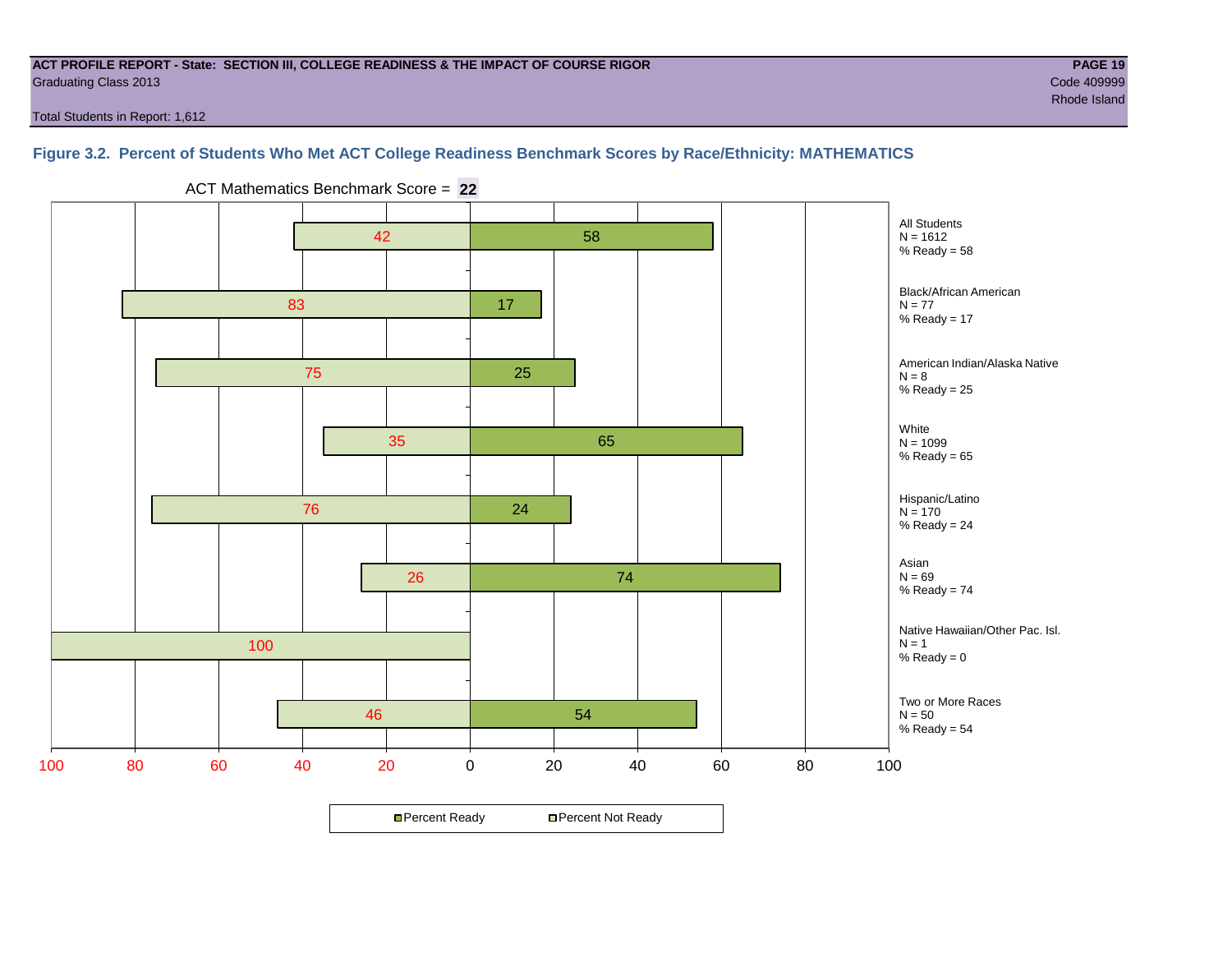#### **ACT PROFILE REPORT - State: SECTION III, COLLEGE READINESS & THE IMPACT OF COURSE RIGOR PAGE 20** Graduating Class 2013 Code 409999

Total Students in Report: 1,612

**Figure 3.3. Percent of Students Who Met ACT College Readiness Benchmark Scores by Race/Ethnicity: READING**



ACT Reading Benchmark Score = **22**

**□ Percent Ready DPercent Not Ready**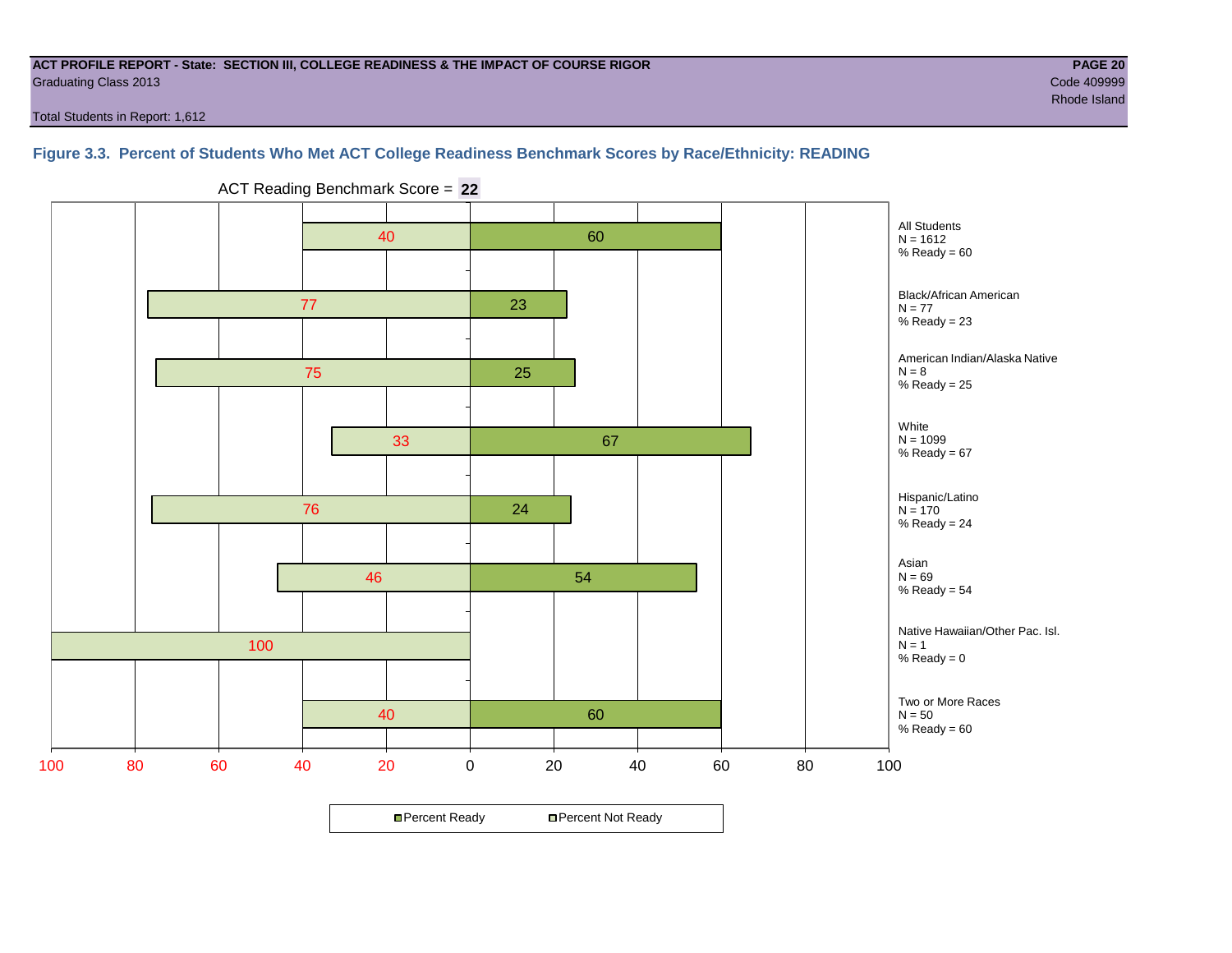#### **ACT PROFILE REPORT - State: SECTION III, COLLEGE READINESS & THE IMPACT OF COURSE RIGOR PAGE 21** Graduating Class 2013 Code 409999

Total Students in Report: 1,612

#### **Figure 3.4. Percent of Students Who Met ACT College Readiness Benchmark Scores by Race/Ethnicity: SCIENCE**



ACT Science Benchmark Score = **23**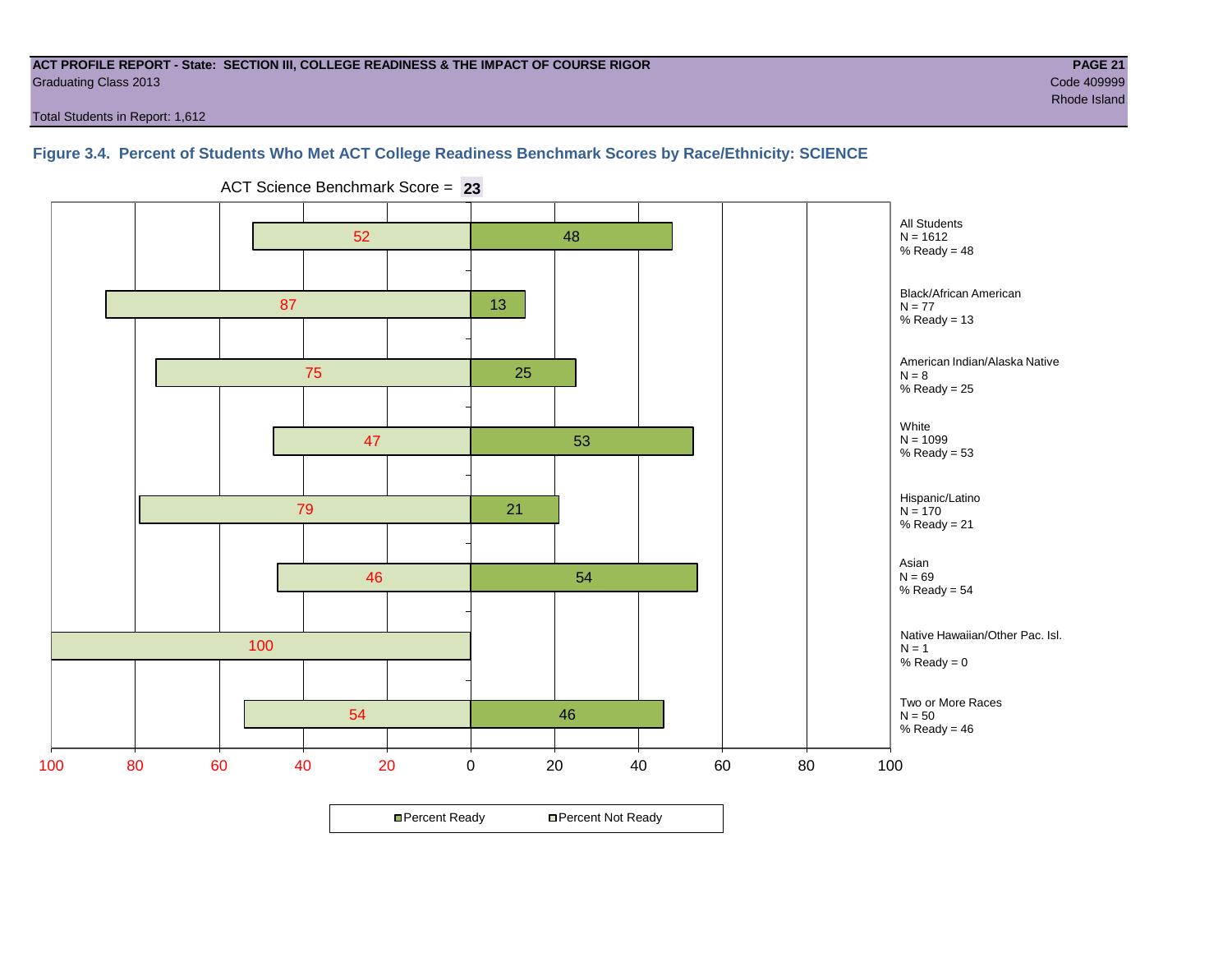#### **ACT PROFILE REPORT - State: SECTION III, COLLEGE READINESS & THE IMPACT OF COURSE RIGOR PAGE 22** Graduating Class 2013 Code 409999

Total Students in Report: 1,612

**Figure 3.5. Percent of Students Who Met ACT College Readiness Benchmark Scores by Race/Ethnicity: ALL FOUR**

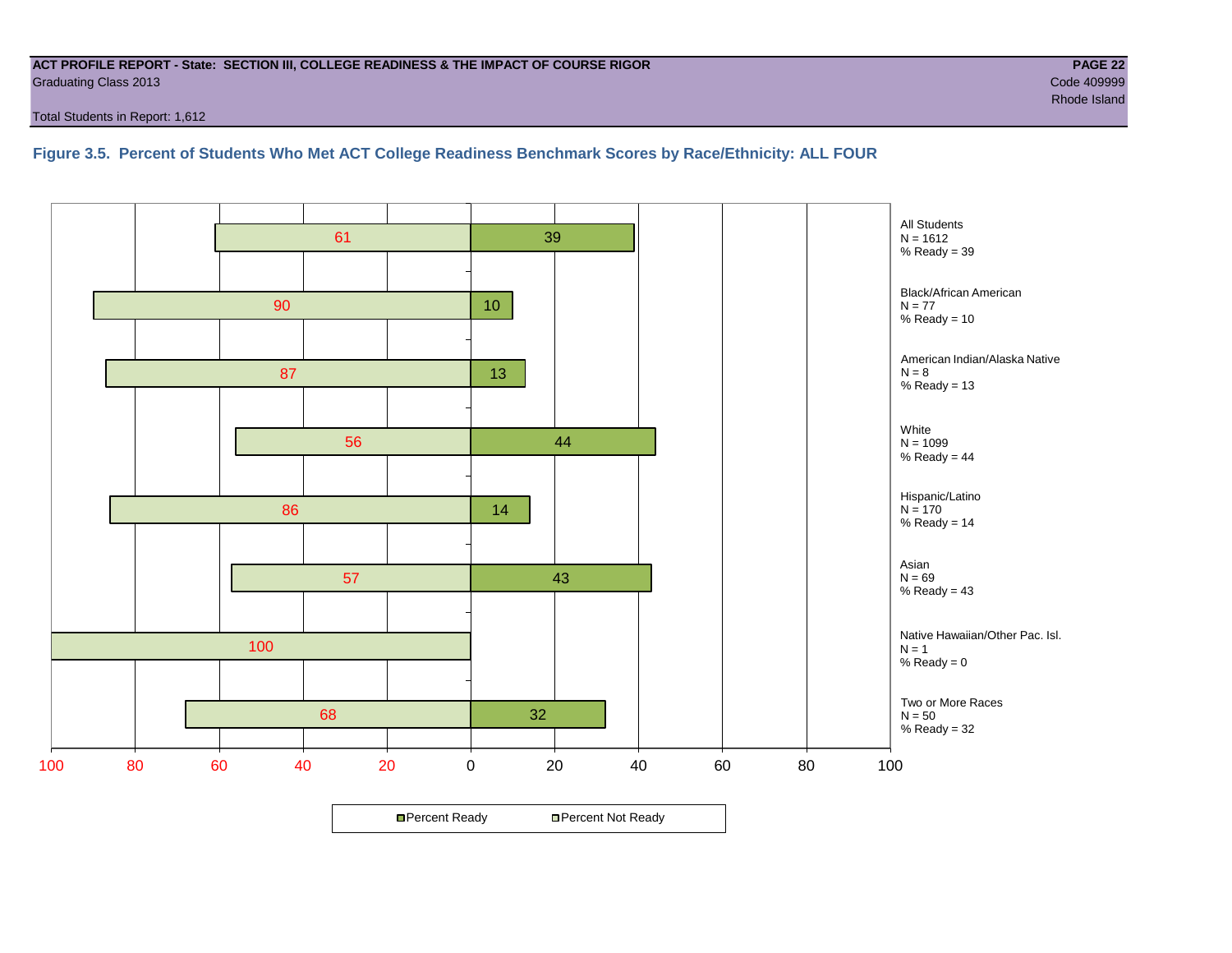#### **ACT PROFILE REPORT - State: SECTION III, COLLEGE READINESS & THE IMPACT OF COURSE RIGOR PAGE 23** Graduating Class 2013 Code 409999

Total Students in Report: 1,612

**Table 3.1. Average ACT Scores and Average ACT Score Changes by Common Course Patterns**

| <b>Course Pattern</b>                            |                 |                | <b>All Students</b> |                     |     |                | <b>Males</b> |                     |              | <b>Females</b>          |            |                        |
|--------------------------------------------------|-----------------|----------------|---------------------|---------------------|-----|----------------|--------------|---------------------|--------------|-------------------------|------------|------------------------|
|                                                  |                 |                | <b>ACT</b>          | <b>Course Value</b> |     |                | <b>ACT</b>   | <b>Course Value</b> |              |                         | <b>ACT</b> | <b>Course Value</b>    |
| <b>ENGLISH COURSE PATTERN</b>                    | N               | Percent        | English             | Added               | N.  | Percent        | English      | Added               | N            | Percent                 | English    | A d d e d <sup>1</sup> |
| Eng 9, Eng 10, Eng 11, Eng 12, & Other English   | 410             | 25             | 23.3                | 2.7                 | 152 | 23             | 22.6         | 4.1                 | 258          | 27                      | 23.8       | 0.3                    |
| Eng 9, Eng 10, Eng 11, Eng 12                    | 1,145           | 71             | 22.2                | 1.6                 | 475 | 72             | 21.9         | 3.4                 | 670          | 70                      | 22.4       | $-1.1$                 |
| Less than 4 years of English                     | 30              | 2              | 20.6                |                     | 17  | 3              | 18.5         | $\sim$              | 13           | $\mathbf{1}$            | 23.5       |                        |
| Zero years / no English courses reported         | 27              | $\overline{2}$ | 20.1                |                     | 17  | $\sqrt{3}$     | 19.4         |                     | 10           | $\overline{1}$          | 21.3       |                        |
|                                                  |                 |                | <b>ACT</b>          | <b>Course Value</b> |     |                | <b>ACT</b>   | <b>Course Value</b> |              |                         | <b>ACT</b> | <b>Course Value</b>    |
| <b>MATHEMATICS COURSE PATTERN</b>                | N               | Percent        | Math                | Added <sup>1</sup>  | N   | Percent        | Math         | Added               | $\mathsf{N}$ | Percent                 | Math       | A d d e d <sup>1</sup> |
| Alg 1, Alg 2, Geom, Trig, & Calc                 | 171             | 11             | 25.6                | 11.3                | 51  | 8              | 25.6         | 11.0                | 120          | 13                      | 25.6       | 12.0                   |
| Alg 1, Alg 2, Geom, Trig, & Other Adv Math       | 100             | 6              | 22.3                | 8.0                 | 42  | 6              | 23.7         | 9.1                 | 58           | 6                       | 21.3       | 7.7                    |
| Alg 1, Alg 2, Geom, & Trig                       | 62              | 4              | 19.9                | 5.6                 | 24  | $\overline{4}$ | 20.5         | 5.9                 | 38           | 4                       | 19.5       | 5.9                    |
| Alg 1, Alg 2, Geom, & Other Adv Math             | 233             | 14             | 19.4                | 5.1                 | 64  | 10             | 19.8         | 5.2                 | 169          | 18                      | 19.2       | 5.6                    |
| Other comb of 4 or more years of Math            | 810             | 50             | 24.0                | 9.7                 | 363 | 55             | 24.6         | 10.0                | 447          | 47                      | 23.4       | 9.8                    |
| Alg 1, Alg 2, & Geom                             | 96              | 6              | 16.6                | 2.3                 | 41  | 6              | 17.0         | 2.4                 | 55           | 6                       | 16.3       | 2.7                    |
| Other comb of 3 or 3.5 years of Math             | 96              | 6              | 20.7                | 6.4                 | 47  | $\overline{7}$ | 20.1         | 5.5                 | 49           | 5                       | 21.2       | 7.6                    |
| Less than 3 years of Math                        | 18              | $\mathbf 1$    | 14.3                |                     | 13  | $\overline{2}$ | 14.6         | $\overline{a}$      | 5            | $\overline{1}$          | 13.6       |                        |
| Zero years / no Math courses reported            | 26              | 2              | 20.0                |                     | 16  | 2              | 19.6         |                     | 10           | $\overline{\mathbf{1}}$ | 20.7       | $\sim$                 |
|                                                  |                 |                | <b>ACT</b>          | <b>Course Value</b> |     |                | <b>ACT</b>   | <b>Course Value</b> |              |                         | <b>ACT</b> | <b>Course Value</b>    |
| SOCIAL SCIENCE COURSE PATTERN                    | N <sub>1</sub>  | Percent        | Reading             | Added               | N   | Percent        | Reading      | Added               | N            | Percent                 | Reading    | A d d e d <sup>1</sup> |
| US Hist, World Hist, Am Gov, & Other Hist        | $\overline{98}$ | 6              | 24.4                | 0.9                 | 43  | $\overline{7}$ | 25.2         | 2.2                 | 55           | 6                       | 23.8       | 0.0                    |
| Other comb of 4 or more years Social Science     | 513             | 32             | 22.7                | $-0.8$              | 212 | 32             | 22.2         | $-0.8$              | 301          | 32                      | 23.0       | $-0.8$                 |
| US Hist, World Hist, & Am Gov                    | 110             | $\overline{7}$ | 24.2                | 0.7                 | 55  | 8              | 25.3         | 2.3                 | 55           | 6                       | 23.1       | $-0.7$                 |
| Other comb of 3 or 3.5 years of Social Science   | 406             | 25             | 23.7                | 0.2                 | 154 | 23             | 23.1         | 0.1                 | 252          | 26                      | 24.0       | 0.2                    |
| Less than 3 years of Social Science              | 455             | 28             | 23.5                |                     | 180 | 27             | 23.0         |                     | 275          | 29                      | 23.8       |                        |
| Zero years / no Social Science courses reported  | 30              | $\overline{2}$ | 21.1                |                     | 17  | $\sqrt{3}$     | 21.1         | $\blacksquare$      | 13           | $\overline{1}$          | 21.2       |                        |
|                                                  |                 |                | <b>ACT</b>          | <b>Course Value</b> |     |                | <b>ACT</b>   | <b>Course Value</b> |              |                         | <b>ACT</b> | <b>Course Value</b>    |
| NATURAL SCIENCE COURSE PATTERN                   | N <sub>1</sub>  | Percent        | Science             | Added               | N   | Percent        | Science      | Added               | N            | Percent                 | Science    | A d d e d <sup>1</sup> |
| Gen Sci <sup>2</sup> , Bio, Chem, & Phys         | 940             | 58             | 22.8                | 6.5                 | 400 | 61             | 23.6         | 7.7                 | 540          | 57                      | 22.1       | 5.5                    |
| Bio, Chem, Phys                                  | 222             | 14             | 23.4                | 7.1                 | 88  | 13             | 24.3         | 8.4                 | 134          | 14                      | 22.8       | 6.2                    |
| Gen Sci <sup>2</sup> , Bio, Chem                 | 289             | 18             | 20.7                | 4.4                 | 94  | 14             | 20.4         | 4.5                 | 195          | 21                      | 20.9       | 4.3                    |
| Other comb of 3 years of Natural Science         | 21              | $\mathbf 1$    | 20.1                | 3.8                 | 15  | 2              | 20.3         | 4.4                 | 6            | $\overline{1}$          | 19.5       | 2.9                    |
| Less than 3 years of Natural Science             | 113             | $\overline{7}$ | 16.3                |                     | 48  | $\overline{7}$ | 15.9         |                     | 65           | $\overline{7}$          | 16.6       |                        |
| Zero years / no Natural Science courses reported | 27              | 2              | 21.6                |                     | 16  | 2              | 22.4         |                     | 11           | $\overline{\mathbf{1}}$ | 20.5       |                        |

<sup>1</sup>Course value added is defined as the average ACT score change compared to course sequences in which students took

less than four years of English or less than three years of Mathematics, Social Science or Natural Science.

<sup>2</sup>Includes General, Physical and Earth Sciences.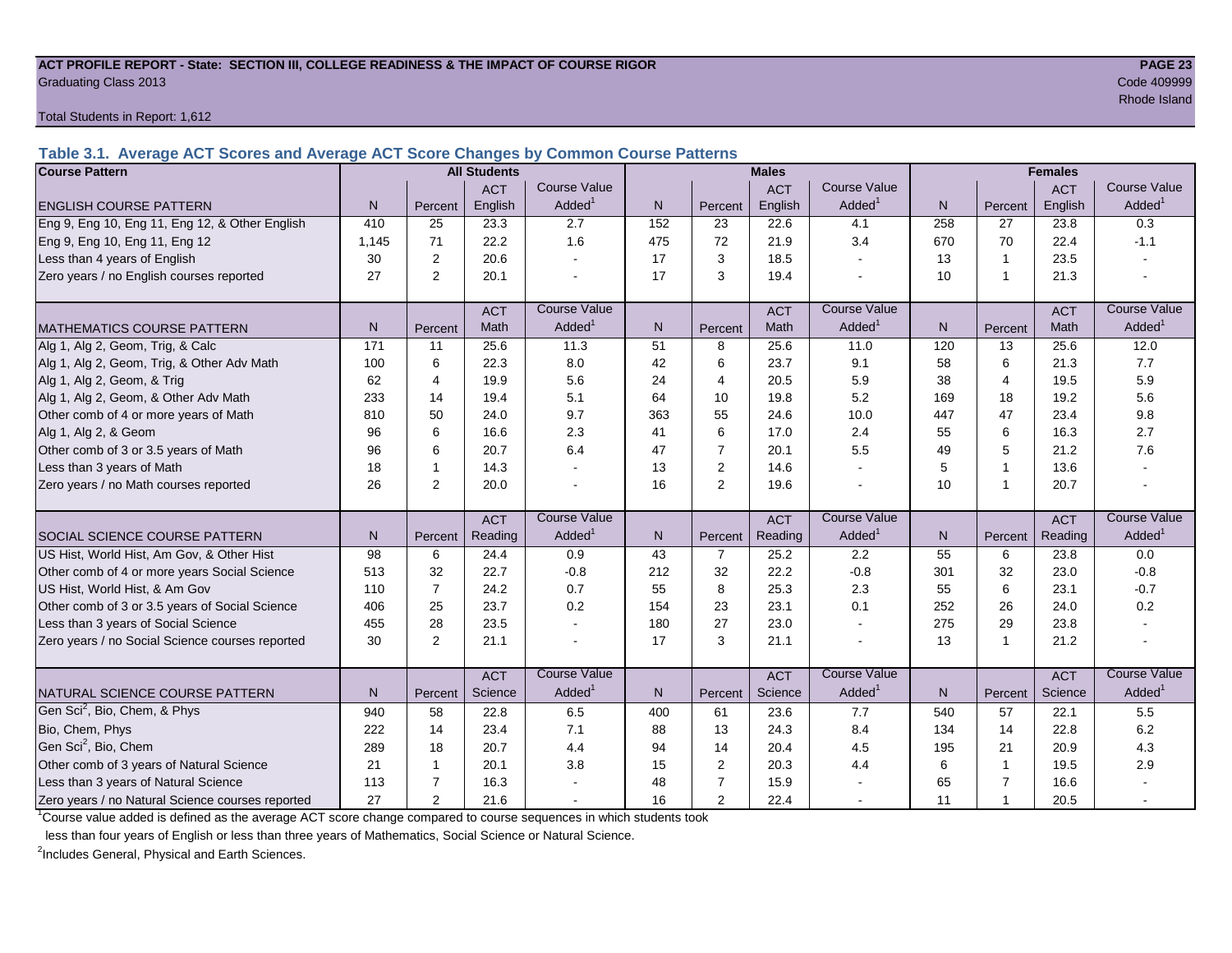#### ACT PROFILE REPORT - State: SECTION III, COLLEGE READINESS & THE IMPACT OF COURSE RIGOR **PAGE 24** Graduating Class 2013 Code 409999

results and the control of the control of the control of the control of the control of the control of the control of the control of the control of the control of the control of the control of the control of the control of

Total Students in Report: 1,612

# **Table 3.2. College Readiness Percents by Common Course Patterns**

| <b>Course Pattern</b>                            |              |                       | <b>State</b> |                  | <b>National</b> |                       |         |                  |  |
|--------------------------------------------------|--------------|-----------------------|--------------|------------------|-----------------|-----------------------|---------|------------------|--|
|                                                  |              | <b>Percent Taking</b> | Avg ACT      | Percent Who Met  |                 | <b>Percent Taking</b> | Avg ACT | Percent Who Met  |  |
| <b>ENGLISH COURSE PATTERN</b>                    | $\mathsf{N}$ | Pattern               | English      | <b>Benchmark</b> | ${\sf N}$       | Pattern               | English | <b>Benchmark</b> |  |
| Eng 9, Eng 10, Eng 11, Eng 12, & Other English   | 410          | 25                    | 23.3         | 81               | 380,375         | 21                    | 21.6    | 73               |  |
| Eng 9, Eng 10, Eng 11, Eng 12                    | 1,145        | 71                    | 22.2         | 77               | 1,265,911       | 70                    | 20.3    | 65               |  |
| Less than 4 years of English                     | 30           | $\boldsymbol{2}$      | 20.6         | 70               | 84,048          | 5                     | 15.9    | 36               |  |
| Zero years / no English courses reported         | 27           | $\overline{2}$        | 20.1         | 63               | 68,909          | 4                     | 16.4    | 38               |  |
|                                                  |              |                       |              |                  |                 |                       |         |                  |  |
|                                                  |              | <b>Percent Taking</b> | Avg ACT      | Percent Who Met  |                 | <b>Percent Taking</b> | Avg ACT | Percent Who Met  |  |
| <b>MATHEMATICS COURSE PATTERN</b>                | N            | Pattern               | <b>Math</b>  | <b>Benchmark</b> | N               | Pattern               | Math    | <b>Benchmark</b> |  |
| Alg 1, Alg 2, Geom, Trig, & Calc                 | 171          | 11                    | 25.6         | 88               | 113,999         | 6                     | 23.8    | 68               |  |
| Alg 1, Alg 2, Geom, Trig, & Other Adv Math       | 100          | 6                     | 22.3         | 60               | 155,095         | 9                     | 21.9    | 56               |  |
| Alg 1, Alg 2, Geom, & Trig                       | 62           | 4                     | 19.9         | 35               | 119,993         | 7                     | 19.4    | 32               |  |
| Alg 1, Alg 2, Geom, & Other Adv Math             | 233          | 14                    | 19.4         | 31               | 336,291         | 19                    | 19.6    | 32               |  |
| Other comb of 4 or more years of Math            | 810          | 50                    | 24.0         | 70               | 610,720         | 34                    | 23.6    | 65               |  |
| Alg 1, Alg 2, & Geom                             | 96           | 6                     | 16.6         | 11               | 223,733         | 12                    | 17.2    | 11               |  |
| Other comb of 3 or 3.5 years of Math             | 96           | 6                     | 20.7         | 46               | 88,866          | 5                     | 19.7    | 34               |  |
| Less than 3 years of Math                        | 18           |                       | 14.3         | 0                | 77,906          | 4                     | 16.3    | $\overline{7}$   |  |
| Zero years / no Math courses reported            | 26           | $\overline{2}$        | 20.0         | 42               | 72,640          | 4                     | 17.9    | 20               |  |
|                                                  |              |                       |              |                  |                 |                       |         |                  |  |
|                                                  |              | <b>Percent Taking</b> | Avg ACT      | Percent Who Met  |                 | <b>Percent Taking</b> | Avg ACT | Percent Who Met  |  |
| <b>SOCIAL SCIENCE COURSE PATTERN</b>             | N            | Pattern               | Reading      | <b>Benchmark</b> | $\mathsf{N}$    | Pattern               | Reading | <b>Benchmark</b> |  |
| US Hist, World Hist, Am Gov, & Other Hist        | 98           | 6                     | 24.4         | 66               | 50,989          | 3                     | 22.2    | 51               |  |
| Other comb of 4 or more years Social Science     | 513          | 32                    | 22.7         | 55               | 908,394         | 50                    | 22.0    | 50               |  |
| US Hist, World Hist, & Am Gov                    | 110          | $\overline{7}$        | 24.2         | 64               | 106,021         | 6                     | 19.5    | 34               |  |
| Other comb of 3 or 3.5 years of Social Science   | 406          | 25                    | 23.7         | 60               | 489,586         | 27                    | 21.0    | 43               |  |
| Less than 3 years of Social Science              | 455          | 28                    | 23.5         | 64               | 171,617         | 10                    | 19.1    | 32               |  |
| Zero years / no Social Science courses reported  | 30           | 2                     | 21.1         | 43               | 72,636          | $\overline{4}$        | 17.7    | 25               |  |
|                                                  |              |                       |              |                  |                 |                       |         |                  |  |
|                                                  |              | <b>Percent Taking</b> | Avg ACT      | Percent Who Met  |                 | <b>Percent Taking</b> | Avg ACT | Percent Who Met  |  |
| NATURAL SCIENCE COURSE PATTERN                   | N            | Pattern               | Science      | <b>Benchmark</b> | $\mathsf{N}$    | Pattern               | Science | <b>Benchmark</b> |  |
| Gen Sci <sup>1</sup> , Bio, Chem, & Phys         | 940          | 58                    | 22.8         | 54               | 767,293         | 43                    | 21.9    | 46               |  |
| Bio, Chem, Phys                                  | 222          | 14                    | 23.4         | 59               | 183,685         | 10                    | 23.0    | 54               |  |
| Gen Sci <sup>1</sup> , Bio, Chem                 | 289          | 18                    | 20.7         | 34               | 504,165         | 28                    | 19.9    | 28               |  |
| Other comb of 3 years of Natural Science         | 21           | 1                     | 20.1         | 38               | 51,822          | 3                     | 19.1    | 25               |  |
| Less than 3 years of Natural Science             | 113          | 7                     | 16.3         | 11               | 218,267         | 12                    | 18.0    | 17               |  |
| Zero years / no Natural Science courses reported | 27           | 2                     | 21.6         | 37               | 74,011          | $\overline{4}$        | 17.8    | 18               |  |

<sup>1</sup>Includes General, Physical and Earth Sciences.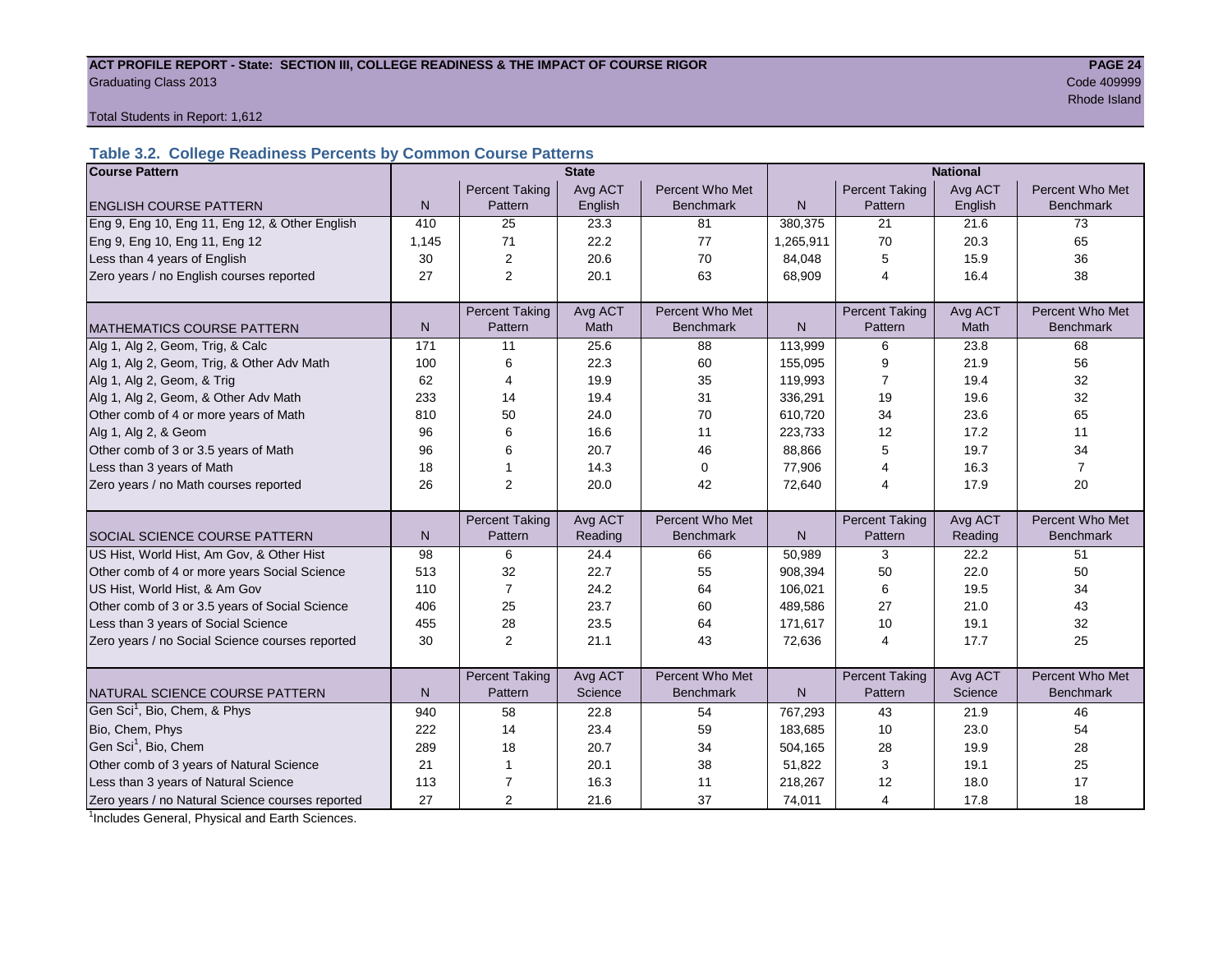Total Students in Report: 1,612

# Section IV Career and Educational Aspirations

Beginning with the Graduating Class of 2013, all students whose scores are college reportable, both standard and extended time tests, are now included. Also beginning with the 2013 Graduating Class data, College Readiness Benchmarks for Reading and Science were updated to reflect the most recent college coursework research.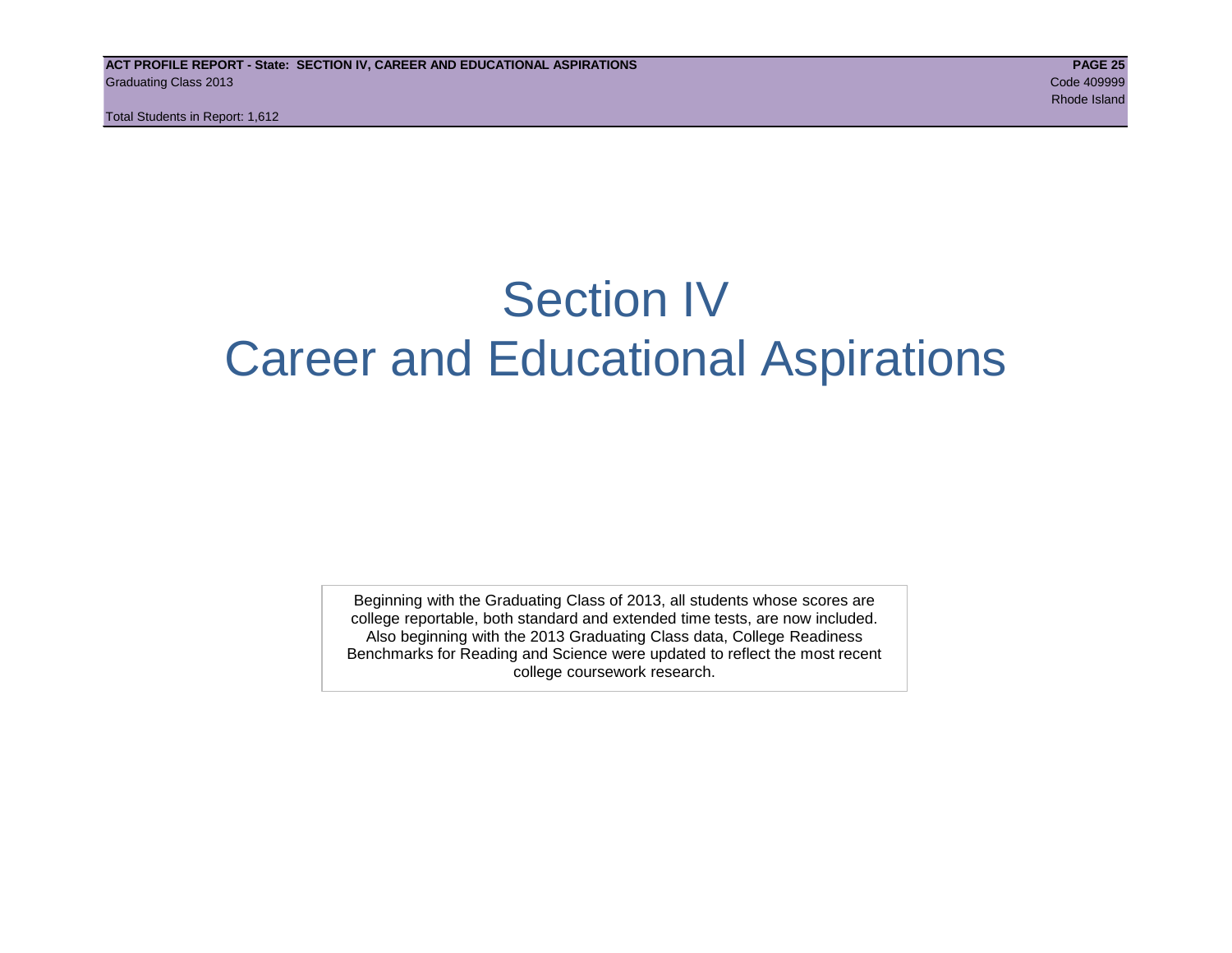#### **ACT PROFILE REPORT - State: SECTION IV, CAREER AND EDUCATIONAL ASPIRATIONS PAGE 26** Graduating Class 2013 Code 409999

# results and the control of the control of the control of the control of the control of the control of the control of the control of the control of the control of the control of the control of the control of the control of

#### Total Students in Report: 1,612

**Table 4.1. Distribution of Planned Educational Majors for All Students by College Plans**

|                                              |                | <b>All Students</b>  |                 |                | Plan on 2 Years or Less of College |                 |     | Plan on 4 Years or More of College |                 |
|----------------------------------------------|----------------|----------------------|-----------------|----------------|------------------------------------|-----------------|-----|------------------------------------|-----------------|
| <b>Planned Educational Major</b>             | N <sup>1</sup> | Percent <sup>2</sup> | Avg ACT<br>Comp | N <sub>1</sub> | Percent <sup>2</sup>               | Avg ACT<br>Comp | N.  | Percent <sup>2</sup>               | Avg ACT<br>Comp |
| Agriculture & Natural Resources Conservation | 17             |                      | 21.6            | 1              | $\boldsymbol{\Lambda}$             | 15.0            | 15  |                                    | 21.7            |
| Architecture                                 | 16             |                      | 20.4            | 0              | ∩                                  |                 | 14  |                                    | 20.1            |
| Area, Ethnic, & Multidisciplinary Studies    | 3              | ∩                    | 23.7            | 0              | $\Omega$                           |                 | 2   | ∩                                  | 25.5            |
| Arts: Visual & Performing                    | 103            | 6                    | 20.9            | 3              | 11                                 | 15.7            | 90  |                                    | 21.3            |
| <b>Business</b>                              | 190            | 12                   | 21.4            | 4              | 14                                 | 13.8            | 164 | 12                                 | 21.4            |
| Communications                               | 41             | 3                    | 22.1            | $\Omega$       | $\Omega$                           |                 | 36  | 3                                  | 22.1            |
| Community, Family, & Personal Services       | 14             |                      | 19.7            |                |                                    | 16.0            | 13  |                                    | 20.0            |
| Computer Science & Mathematics               | 34             | 2                    | 24.8            |                |                                    | 21.0            | 28  |                                    | 24.8            |
| Education                                    | 69             |                      | 20.3            | $\overline{2}$ |                                    | 20.0            | 60  |                                    | 20.5            |
| Engineering                                  | 136            | 8                    | 25.6            | $\overline{2}$ |                                    | 12.0            | 123 | 9                                  | 25.7            |
| Engineering Technology & Drafting            | 14             |                      | 20.3            |                | 4                                  | 17.0            | 9   |                                    | 22.1            |
| English & Foreign Languages                  | 29             |                      | 26.1            | $\Omega$       | ∩                                  |                 | 23  |                                    | 25.8            |
| Health Administration & Assisting            | 18             |                      | 17.6            |                |                                    | 12.0            | 17  |                                    | 17.9            |
| Health Sciences & Technologies               | 255            | 16                   | 22.6            | 3              | 11                                 | 13.3            | 220 | 17                                 | 22.5            |
| Philosophy, Religion, & Theology             | 4              | 0                    | 22.8            | 0              | $\Omega$                           | $\sim$          | 4   | 0                                  | 22.8            |
| Repair, Production, & Construction           | 5              | $\mathbf 0$          | 16.2            | $\Omega$       | $\Omega$                           |                 | 5   | $\Omega$                           | 16.2            |
| Sciences: Biological & Physical              | 170            | 11                   | 24.6            | 0              | ∩                                  |                 | 152 | 12                                 | 24.3            |
| Social Sciences & Law                        | 139            | 9                    | 22.7            |                |                                    | 25.0            | 111 | 8                                  | 22.7            |
| Undecided                                    | 331            | 21                   | 22.6            | 8              | 29                                 | 17.6            | 232 | 18                                 | 22.5            |
| No Response                                  | 24             |                      | 21.8            | 0              | 0                                  |                 |     | $\Omega$                           | 24.0            |

1 2-Year and 4-Year "N" counts do not reflect "Missing" and "Other" college plans, therefore they may not add up to the N count for All Students.

<sup>2</sup> Percent of students tested within College Plan groups (All Students, 2-Year, 4-Year).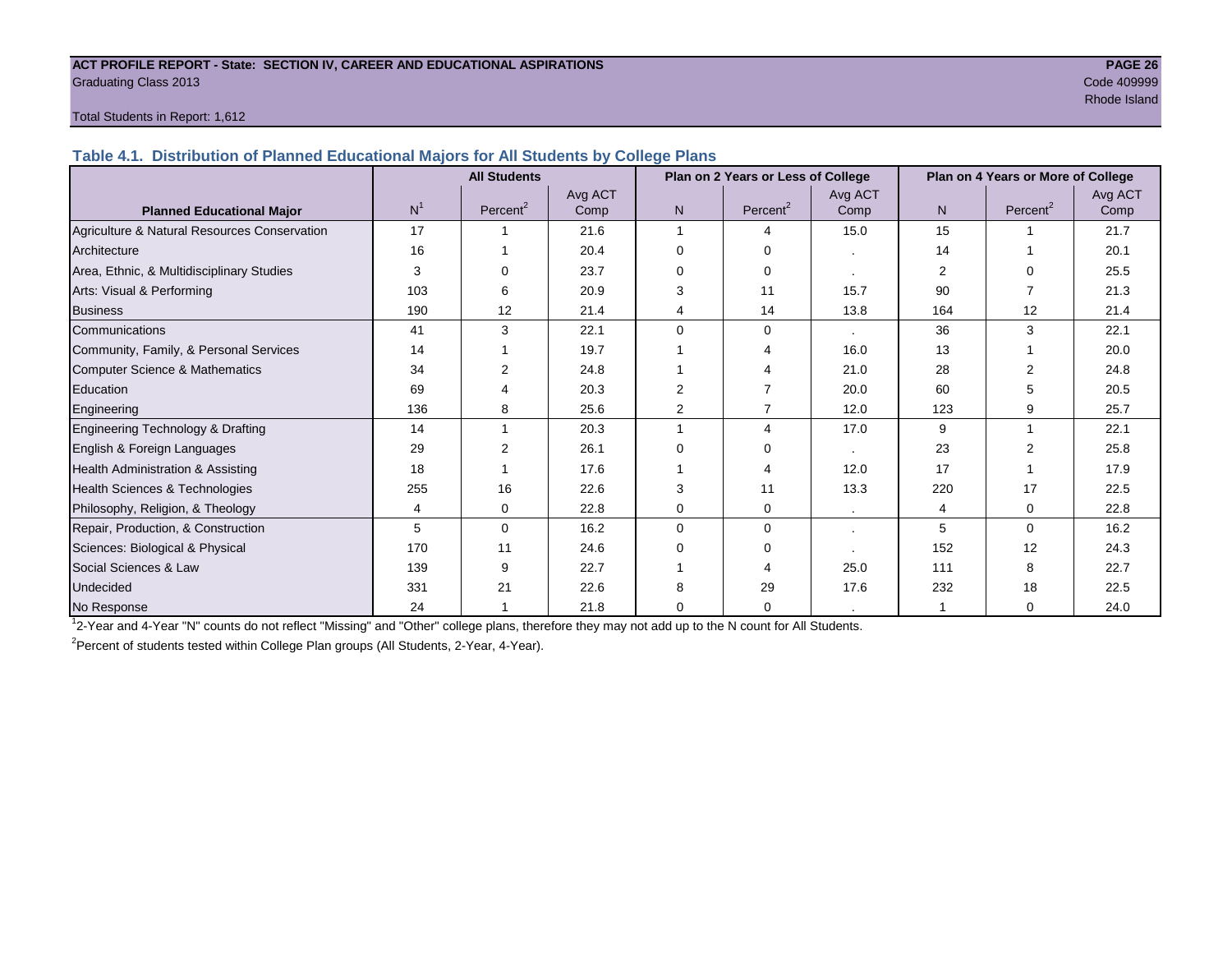#### **ACT PROFILE REPORT - State: SECTION IV, CAREER AND EDUCATIONAL ASPIRATIONS PAGE 27** Graduating Class 2013 Code 409999

Total Students in Report: 1,612

#### **Table 4.2. Average ACT Composite Scores for Racial/Ethnic Groups by Post-Secondary Educational Aspirations**

| <b>Educational Degree</b> | <b>All Racial/Ethnic Groups</b><br><b>Combined</b> |         | <b>Black/African American</b> |         |   | American Indian/ Alaska Native |     | White   | Hispanic/Latino |         |  |
|---------------------------|----------------------------------------------------|---------|-------------------------------|---------|---|--------------------------------|-----|---------|-----------------|---------|--|
| <b>Aspirations</b>        | N.                                                 | Average | N.                            | Average | N | Average                        | Ν   | Average | N               | Average |  |
| Voc-Tech                  | 10                                                 | 17.1    |                               | 15.5    |   | 11.0                           |     | 19.0    |                 | 15.0    |  |
| 2-yr College Degree       | 18                                                 | 15.7    |                               | 15.0    |   |                                |     | 15.3    |                 | 13.8    |  |
| <b>Bachelors Degree</b>   | 559                                                | 20.4    | 27                            | 15.4    |   | 18.3                           | 387 | 21.8    | 80              | 15.8    |  |
| <b>Graduate Study</b>     | 418                                                | 24.0    | 12                            | 18.7    |   | 21.0                           | 335 | 24.4    | 22              | 20.0    |  |
| Prof. Level Degree        | 342                                                | 24.8    | 19                            | 18.3    |   | 12.0                           | 209 | 25.6    | 37              | 20.8    |  |
| Other                     | 16                                                 | 21.4    |                               |         |   |                                | 12  | 23.6    |                 | 14.8    |  |
| No Response               | 249                                                | 23.4    | 14                            | 19.4    |   |                                | 144 | 24.1    | 21              | 18.7    |  |

| <b>All Racial/Ethnic Groups</b><br><b>Combined</b><br><b>Educational Degree</b> |     | <b>Asian</b> |    |         | Native Hawaiian/<br><b>Other Pacific Islander</b> |         | Two or more races | Prefer not to respond/<br><b>No Response</b> |    |         |
|---------------------------------------------------------------------------------|-----|--------------|----|---------|---------------------------------------------------|---------|-------------------|----------------------------------------------|----|---------|
| <b>Aspirations</b>                                                              | N   | Average      | N  | Average | N.                                                | Average |                   | Average                                      | N  | Average |
| Voc-Tech                                                                        | 10  | 17.1         |    |         |                                                   |         |                   |                                              |    |         |
| 2-yr College Degree                                                             | 18  | 15.7         |    |         |                                                   |         |                   | 18.7                                         |    | 20.0    |
| <b>Bachelors Degree</b>                                                         | 559 | 20.4         | 19 | 20.0    |                                                   |         | 15                | 19.5                                         | 27 | 19.1    |
| <b>Graduate Study</b>                                                           | 418 | 24.0         | 13 | 25.3    |                                                   |         | 10                | 24.2                                         | 24 | 24.2    |
| Prof. Level Degree                                                              | 342 | 24.8         | 24 | 26.5    |                                                   |         | 14                | 25.0                                         | 38 | 27.2    |
| Other                                                                           | 16  | 21.4         |    |         |                                                   |         |                   |                                              |    |         |
| No Response                                                                     | 249 | 23.4         | 13 | 24.9    |                                                   | 18.0    |                   | 21.6                                         | 48 | 24.4    |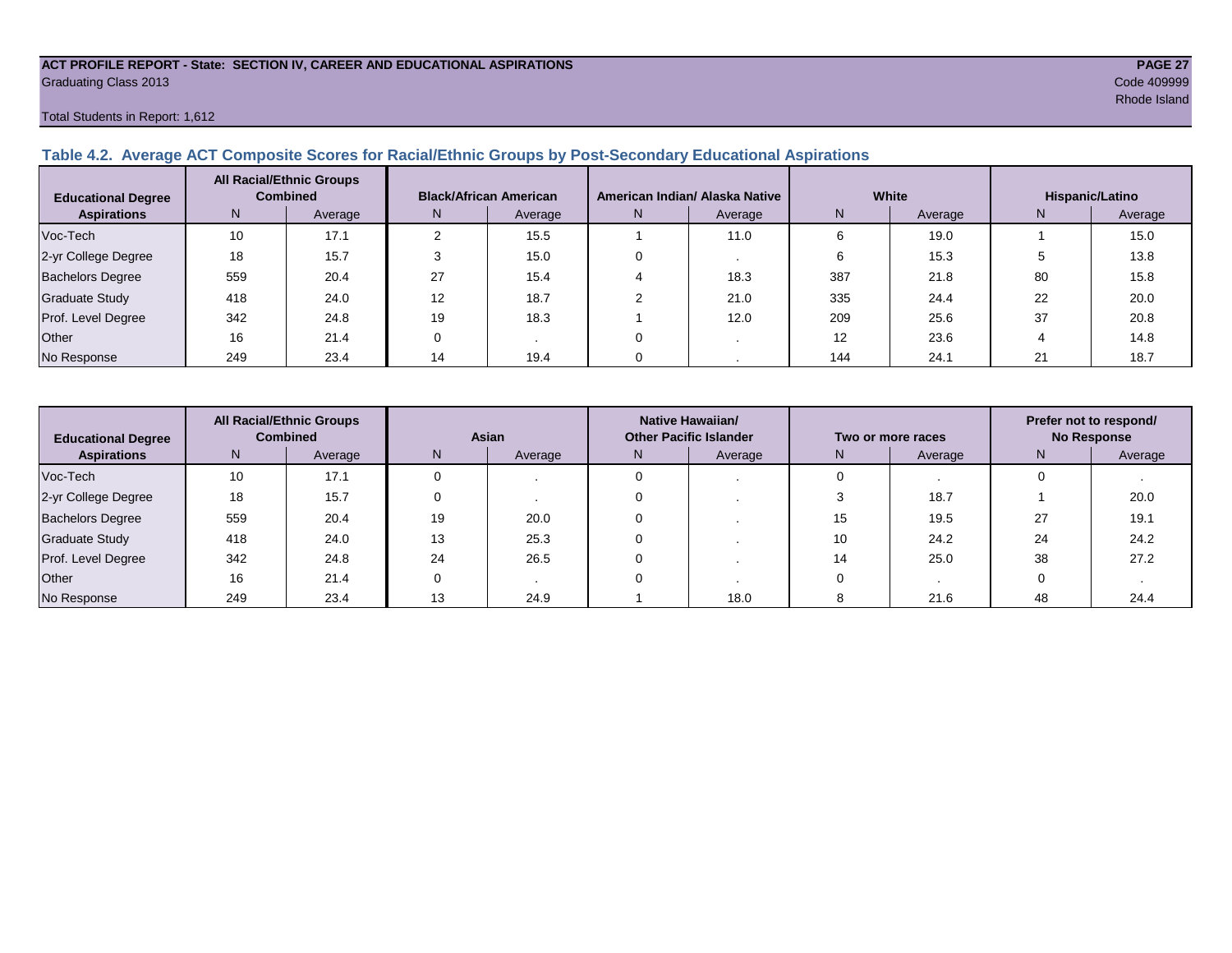#### **ACT PROFILE REPORT - State: SECTION IV, CAREER AND EDUCATIONAL ASPIRATIONS PAGE 28 Graduating Class 2013** Code 409999 Code 409999

#### Total Students in Report: 1,612

### **Table 4.3. Students' Score Report Preferences at Time of Testing**

|                                                           |                             |                 | <b>Percent of Students in</b> |                                           |                |                |                 |                 |          |                |                |
|-----------------------------------------------------------|-----------------------------|-----------------|-------------------------------|-------------------------------------------|----------------|----------------|-----------------|-----------------|----------|----------------|----------------|
|                                                           |                             |                 | <b>Number of Students</b>     | <b>College Readiness Standards Ranges</b> |                |                |                 |                 |          |                |                |
|                                                           |                             |                 |                               | 2nd-6th                                   |                |                |                 |                 |          |                |                |
| Name                                                      | <b>State</b>                | Total           | 1st Choice                    | Choice                                    | $01 - 12$      |                | $13 - 15$ 16-19 | $20 - 23$ 24-27 |          | $28-32$ 33-36  |                |
| UNIVERSITY OF RHODE ISLAND                                | Rhode Island                | 234             | 93                            | 141                                       | 3              | 6              | 24              | 27              | 29       | 9              |                |
| RHODE ISLAND COLLEGE                                      | Rhode Island                | 82              | 31                            | 51                                        | 5              | 15             | 44              | 22              | 11       | 4              | 0              |
| NORTHEASTERN UNIVERSITY                                   | <b>Massachusetts</b>        | 63              | 15                            | 48                                        | 2              | $\Omega$       | 3               | 16              | 46       | 30             | 3              |
| <b>BOSTON UNIVERSITY</b>                                  | Massachusetts               | 49              | 11                            | 38                                        | $\overline{2}$ | $\overline{2}$ | 12              | 14              | 41       | 24             | 4              |
| <b>BROWN UNIVERSITY</b>                                   | Rhode Island                | 43              | 20                            | 23                                        | $\Omega$       | $\overline{2}$ | 21              | $\overline{7}$  | 30       | 37             | $\overline{2}$ |
| <b>QUINNIPIAC UNIVERSITY</b>                              | Connecticut                 | 35              | 14                            | 21                                        | 3              | 6              | 6               | 43              | 31       | 11             | $\overline{0}$ |
| <b>ROGER WILLIAMS UNIVERSITY</b>                          | Rhode Island                | 35              | $\overline{7}$                | 28                                        | 3              | 17             | 31              | 11              | 29       | 9              | $\Omega$       |
| UNIVERSITY OF CONNECTICUT                                 | Connecticut                 | 34              | $\overline{7}$                | 27                                        | $\Omega$       | 3              | 21              | 32              | 35       | 6              | 3              |
| <b>BOSTON COLLEGE</b>                                     | Massachusetts               | 31              | 14                            | 17                                        | $\Omega$       | 3              | 13              | 19              | 35       | 26             | 3              |
| UNIVERSITY OF NEW HAMPSHIRE                               | New Hampshire               | 30              | $\overline{4}$                | 26                                        | $\overline{0}$ | 3              | 20              | 33              | 33       | 10             | $\Omega$       |
| UNIVERSITY OF VERMONT                                     | Vermont                     | 25              | 4                             | 21                                        | $\Omega$       | $\mathbf{0}$   | 8               | 28              | 56       | 8              | $\Omega$       |
| UNIV OF MASSACHUSETTS AMHERST                             | Massachusetts               | 23              |                               | 22                                        | 0              | 4              | 13              | 39              | 30       | 13             | 0              |
| <b>SALVE REGINA UNIVERSITY</b>                            | Rhode Island                | 22              | 4                             | 18                                        | 0              | 18             | 41              | 23              | 18       | $\Omega$       | 0              |
| <b>BRYANT UNIVERSITY</b>                                  | Rhode Island                | 21              | $\overline{7}$                | 14                                        | 5              | $\Omega$       | 19              | 52              | 14       | 10             | 0              |
| <b>NCAA ELIGIBILITY CENTER</b>                            | Indiana                     | 19              | 11                            | 8                                         | $\Omega$       | $\Omega$       | 21              | 21              | 37       | 21             | 0              |
| <b>TUFTS UNIVERSITY</b>                                   | Massachusetts               | 19              | $\overline{7}$                | 12                                        | $\overline{0}$ | 11             | $\overline{0}$  | 16              | 42       | 32             | $\Omega$       |
| COMMUNITY COLLEGE OF RHODE ISLAND                         | Rhode Island                | 17              | 4                             | 13                                        | 6              | 29             | 53              | 6               | $\Omega$ | 6              | $\Omega$       |
| <b>NEW YORK UNIVERSITY</b>                                | <b>New York</b>             | 16              | 4                             | 12                                        | $\Omega$       | 13             | 13              | 25              | 25       | 25             | 0              |
| <b>WORCESTER POLYTECHNIC INST</b>                         | Massachusetts               | 16              | $\overline{7}$                | 9                                         | $\Omega$       | $\Omega$       | 6               | $\Omega$        | 63       | 25             | 6              |
| RHODE ISLAND SCHOOL OF DESIGN                             | Rhode Island                | 15              | $\overline{7}$                | 8                                         | $\Omega$       | 27             | 13              | 33              | 20       | $\overline{7}$ | $\Omega$       |
| <b>GEORGE WASHINGTON UNIVERSITY THE</b>                   | <b>District of Columbia</b> | 13              | 5                             | 8                                         | $\Omega$       | $\mathbf{0}$   | $\Omega$        | 15              | 38       | 38             | 8              |
| <b>PROVIDENCE COLLEGE</b>                                 | Rhode Island                | 13              | 3                             | 10                                        | 8              | $\Omega$       | 31              | 8               | 38       | 15             | $\Omega$       |
| <b>SUFFOLK UNIVERSITY</b>                                 | Massachusetts               | 13              | 0                             | 13                                        | 0              | 8              | 23              | 31              | 23       | 15             | 0              |
| <b>UNIVERSITY OF MIAMI</b>                                | Florida                     | 13              | 3                             | 10                                        | 0              | 15             | $\Omega$        | 23              | 38       | 23             | 0              |
| <b>STONEHILL COLLEGE</b>                                  | Massachusetts               | 12              | $\overline{2}$                | 10                                        | $\Omega$       | $\Omega$       | 17              | 33              | 42       | 8              | 0              |
| UNIVERSITY OF MAINE THE                                   | Maine                       | $\overline{12}$ | $\overline{4}$                | 8                                         | $\Omega$       | $\Omega$       | 17              | 33              | 17       | 33             | $\Omega$       |
| UNIVERSITY OF NEW ENGLAND                                 | Maine                       | 12              | 0                             | 12                                        | $\Omega$       | 8              | 25              | 33              | 25       | 8              | $\Omega$       |
| <b>District of Columbia</b><br><b>AMERICAN UNIVERSITY</b> |                             | 11              |                               | 10                                        | $\Omega$       | $\Omega$       | $\Omega$        | 18              | 55       | 9              | 18             |
| MASSACHUSETTS COLL PHARM/HLTH SCIENCES<br>Massachusetts   |                             | 11              | $\overline{2}$                | 9                                         | $\Omega$       | 9              | 9               | 27              | 45       | 9              | $\Omega$       |
| UNIV OF MASSACHUSETTS-DARTMOUTH                           | Massachusetts               | 11              | 5                             | 6                                         | $\mathbf 0$    | 9              | 18              | 45              | 27       | $\Omega$       | 0              |
| All Other Institutions                                    |                             | 813             | 209                           | 604                                       | 1              | $\overline{7}$ | 17              | 28              | 30       | 15             | 3              |
| Total                                                     |                             | 1,763           | 506                           | 1,257                                     | 2              | $\overline{7}$ | 19              | $\overline{26}$ | 30       | 15             | $\overline{2}$ |

results and the control of the control of the control of the control of the control of the control of the control of the control of the control of the control of the control of the control of the control of the control of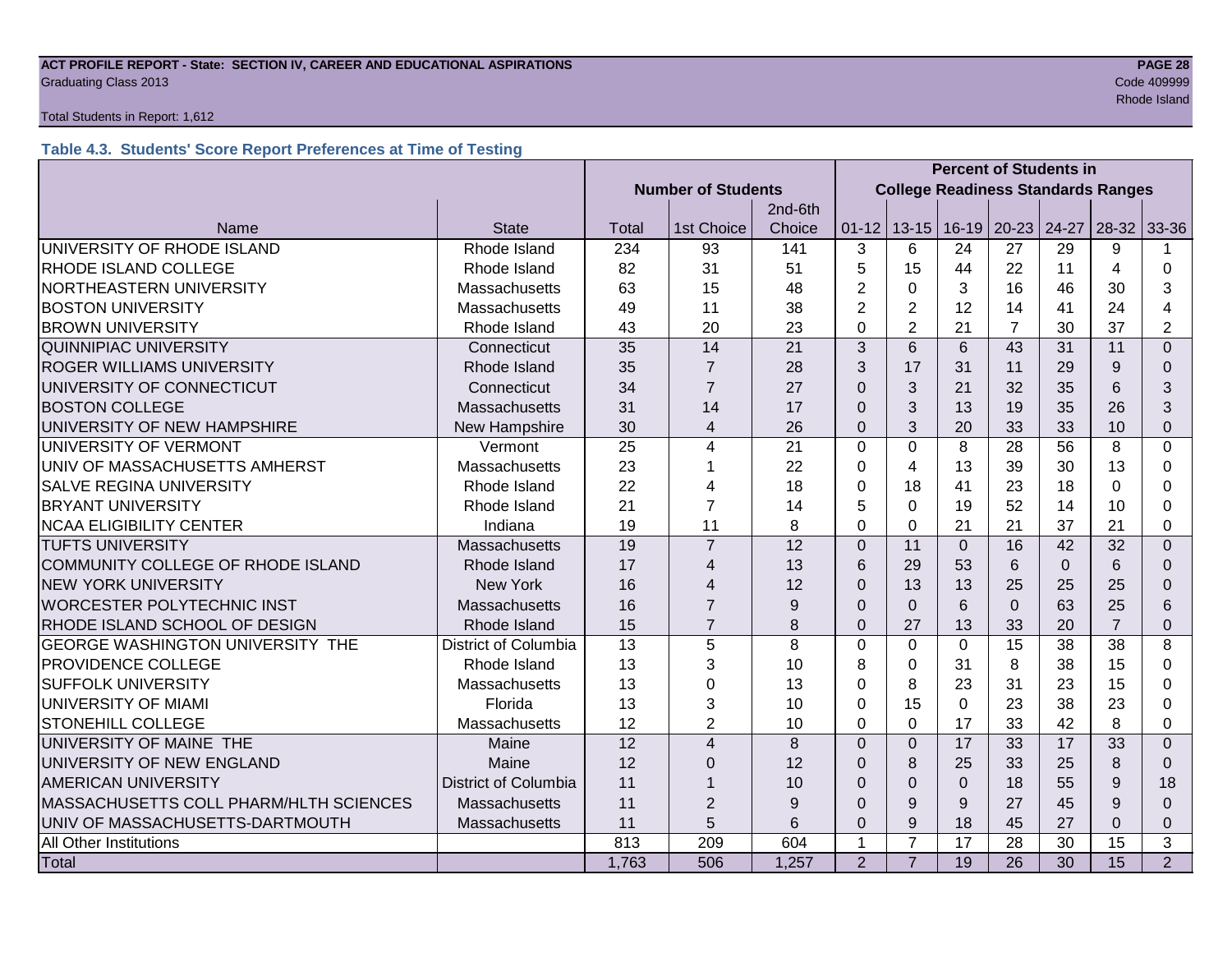# Section V Optional Writing Test Results

Beginning with the Graduating Class of 2013, all students whose scores are college reportable, both standard and extended time tests, are now included. Also beginning with the 2013 Graduating Class data, College Readiness Benchmarks for Reading and Science were updated to reflect the most recent college coursework research.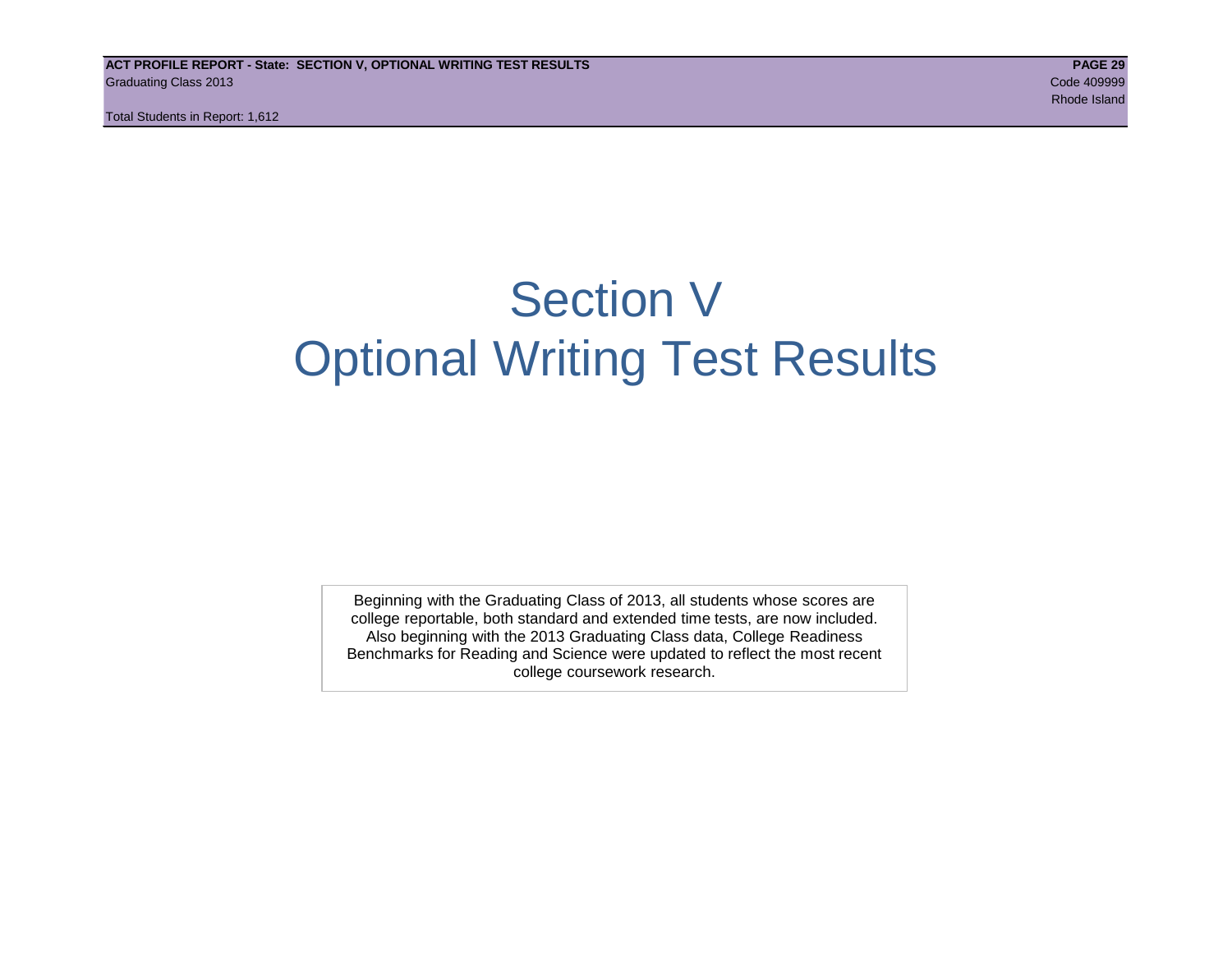#### **ACT PROFILE REPORT - State: SECTION V, OPTIONAL WRITING TEST RESULTS PAGE 30** Graduating Class 2013 Code 409999

#### Total Students in Report: 1,612

results and the state of the state of the state of the state of the state of the state of the Shand Shand Shand

| Table 5.1. Average ACT English and Writing Scores by Race/Ethnicity and Gender for students who took ACT Writing |              |                 |                           |                 |              |                 |                                 |          |  |  |  |
|------------------------------------------------------------------------------------------------------------------|--------------|-----------------|---------------------------|-----------------|--------------|-----------------|---------------------------------|----------|--|--|--|
|                                                                                                                  |              |                 | <b>Average ACT Scores</b> |                 |              |                 |                                 |          |  |  |  |
|                                                                                                                  |              | N               |                           | <b>English</b>  |              | <b>Essay</b>    | <b>English/Writing Combined</b> |          |  |  |  |
|                                                                                                                  | <b>State</b> | <b>National</b> | <b>State</b>              | <b>National</b> | <b>State</b> | <b>National</b> | <b>State</b>                    | National |  |  |  |
| <b>All Students</b>                                                                                              | 1,419        | 942,769         | 22.8                      | 21.3            | 7.5          | 7.0             | 22.1                            | 20.5     |  |  |  |
| Black/African American                                                                                           | 66           | 114,751         | 16.6                      | 16.3            | 6.5          | 6.1             | 16.6                            | 16.0     |  |  |  |
| IAmerican Indian/Alaska Native                                                                                   | 8            | 6,031           | 16.6                      | 16.8            | 6.1          | 6.1             | 16.4                            | 16.4     |  |  |  |
| White                                                                                                            | 959          | 518,407         | 23.9                      | 22.9            | 7.8          | 7.2             | 23.2                            | 21.9     |  |  |  |
| Hispanic/Latino                                                                                                  | 152          | 151,504         | 16.5                      | 18.6            | 6.2          | 6.8             | 16.3                            | 18.3     |  |  |  |
| Asian                                                                                                            | 64           | 54,580          | 24.1                      | 23.5            | 7.6          | 7.6             | 23.2                            | 22.7     |  |  |  |
| Native Hawaiian/Other Pac. Isl.                                                                                  |              | 2,812           | 22.0                      | 19.5            | 8.0          | 6.9             | 22.0                            | 19.2     |  |  |  |
| I Two or more races                                                                                              | 44           | 35,355          | 22.0                      | 21.5            | 7.4          | 7.0             | 21.5                            | 20.6     |  |  |  |
| Prefer not/No Response                                                                                           | 125          | 59.329          | 24.7                      | 21.8            | 7.6          | 7.1             | 23.6                            | 20.9     |  |  |  |
| <b>Males</b>                                                                                                     | 572          | 423,104         | 22.3                      | 21.0            | 7.3          | 6.7             | 21.6                            | 20.1     |  |  |  |
| Females                                                                                                          | 847          | 513,945         | 23.1                      | 21.6            | 7.7          | 7.2             | 22.5                            | 20.9     |  |  |  |
| <b>Missing</b>                                                                                                   |              | 5,720           |                           | 16.6            |              | 6.3             |                                 | 16.5     |  |  |  |